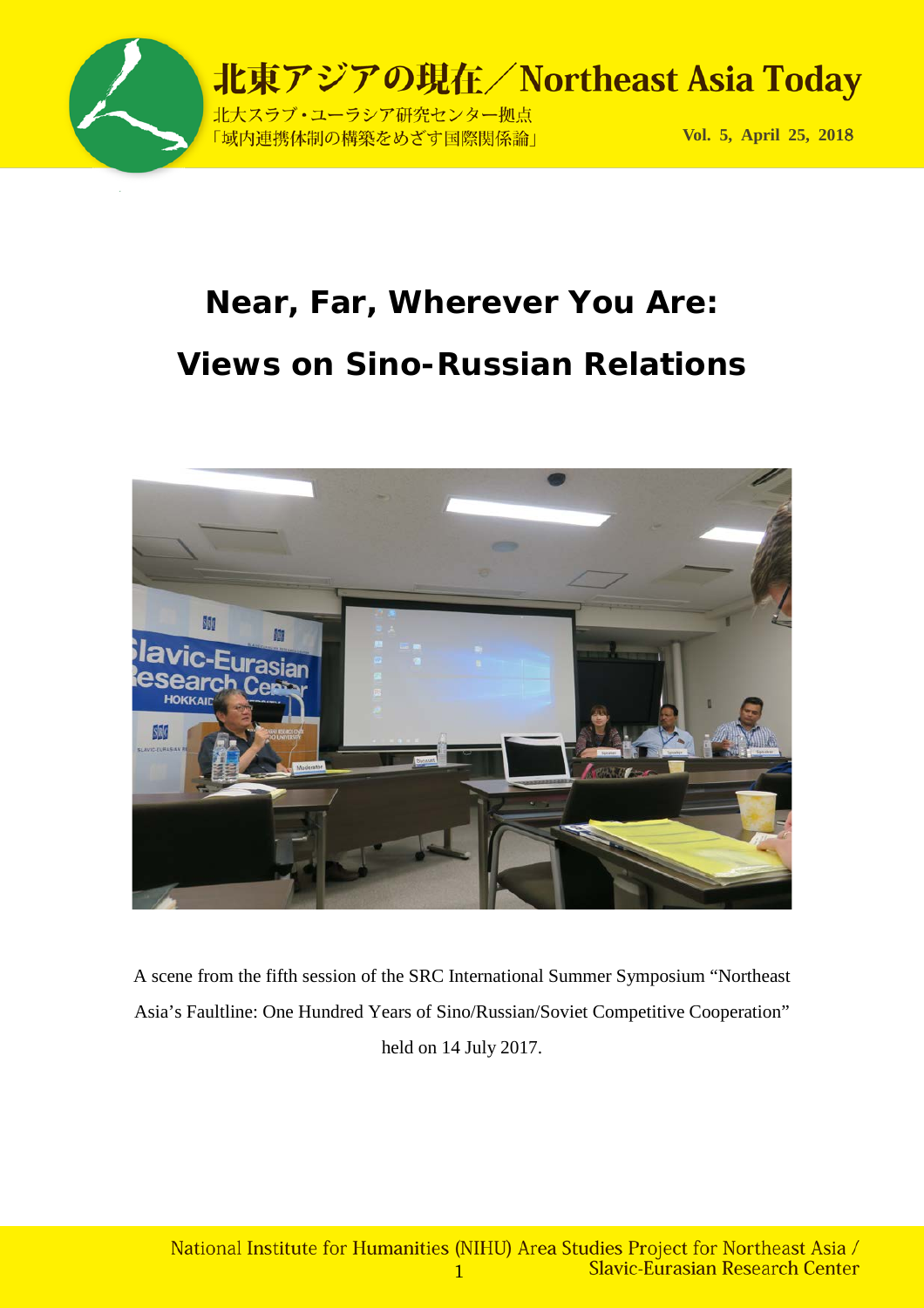

### **Mongolia's view on Sino-Russian relations**

Nyamdoljin Adiya

(Institute of International Affairs, Mongolian Academy of Sciences)



First, I would like to express my sincere gratitude for the invitation to participate in this conference.

Actually, there is no Mongolian view on Sino-Russian relations. Officially, the Mongolian government doesn't publicly comment about other states' relations with third parties. But Sino-Russian relations are unique, since these are the only two states that could influence Mongolia's international position and internal development.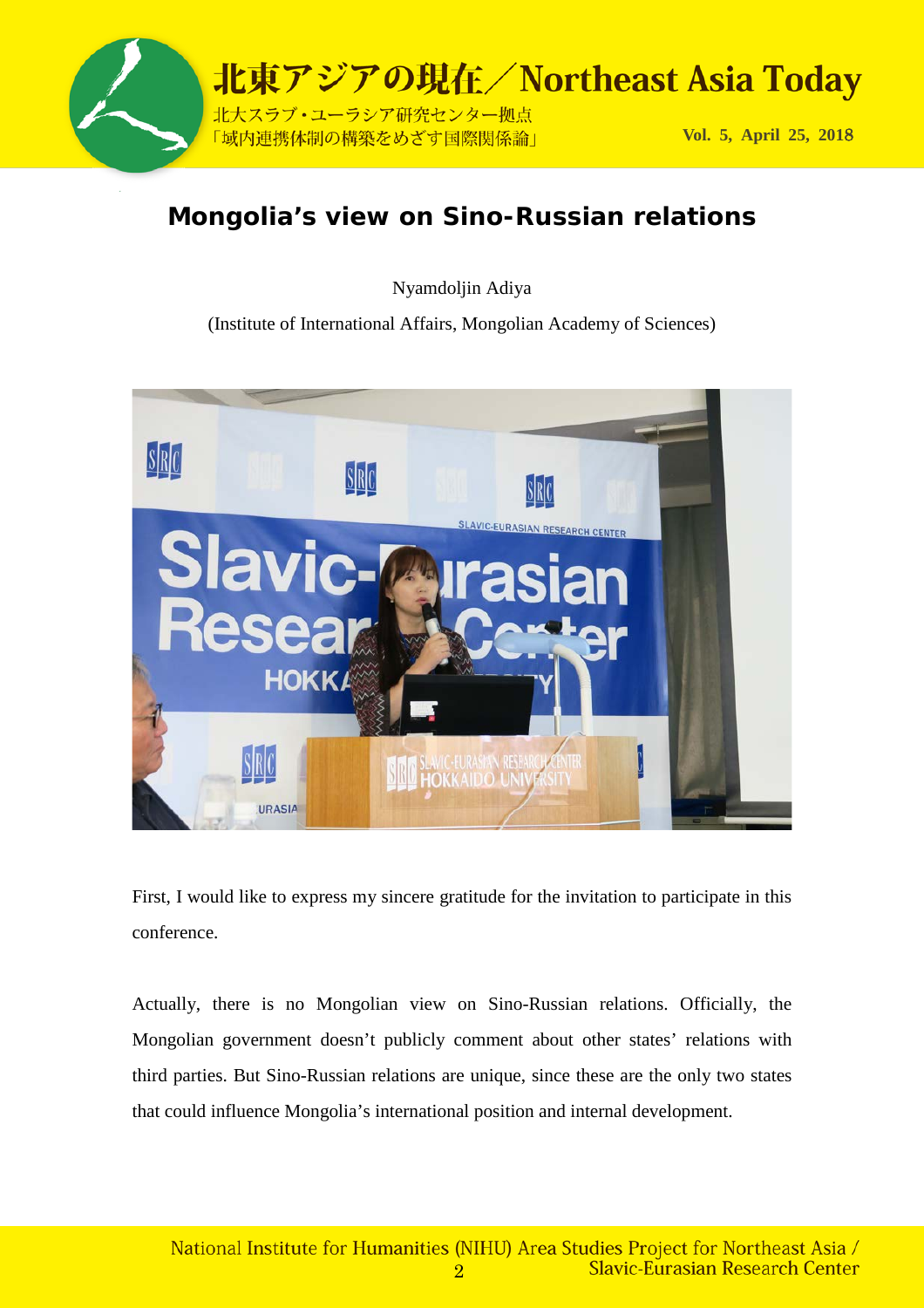

北大スラブ·ユーラシア研究センター拠点 「域内連携体制の構築をめざす国際関係論」

**Vol. 5, April 25, 201**8

My presentation will be in three parts. Firstly, I'm going to start out with a history. Then I am going to talk about Mongolia and Sino-Russian relations during the Cold War. Finally, I will discuss Mongolia's view of Sino-Russian relations after the Cold War. Many of you know that Mongolia is between geopolitical giants – Russia and China. Mongolia cannot match its two neighbors in any quantitative criteria. This is a rare case in the political geography of the world given that both countries are nuclear powers, permanent members of the UN Security Council, and two of the main political and economic players in the world. Mongolia is a small country with a territory of 1.5 million square kilometers and a population of 3 million people.

To represent the history of relations between Mongolia and its two neighbors, I decided to go back to the times of Chinggis Khaan. I am obviously not the first person to talk about him. Mongolia is better known to the world through its great leader Chinggis Khaan. In Sherry Ortner's view, Chinggis Khaan is a key symbol for Mongols. In an analysis of historical personalities, in 1995 the *Washington Post* named Chinggis Khaan the "Man of the Millennium". Chinggis Khaan built the largest contiguous land empire in world history ranging from Korea and China to Eastern Europe. The empire included the Middle East and he wisely ruled this vast territory with its countless number of people. This was the only period in history when the Mongols dominated the relationship with their two neighbors. It's a historical fact that Eurasia has gained its present geopolitical shape only after many nations were brought under the united rule of Chinggis Khan, his children and grandchildren.

Actually, the Mongols provided the first historical context between Russia and China, because of the direct contact with the Qing Dynasty. In 1689, Russia and the Qing Dynasty signed the Treaty of Nerchinsk. It was the first document of its kind in the history of Russia-China relations. While setting the framework for political and trade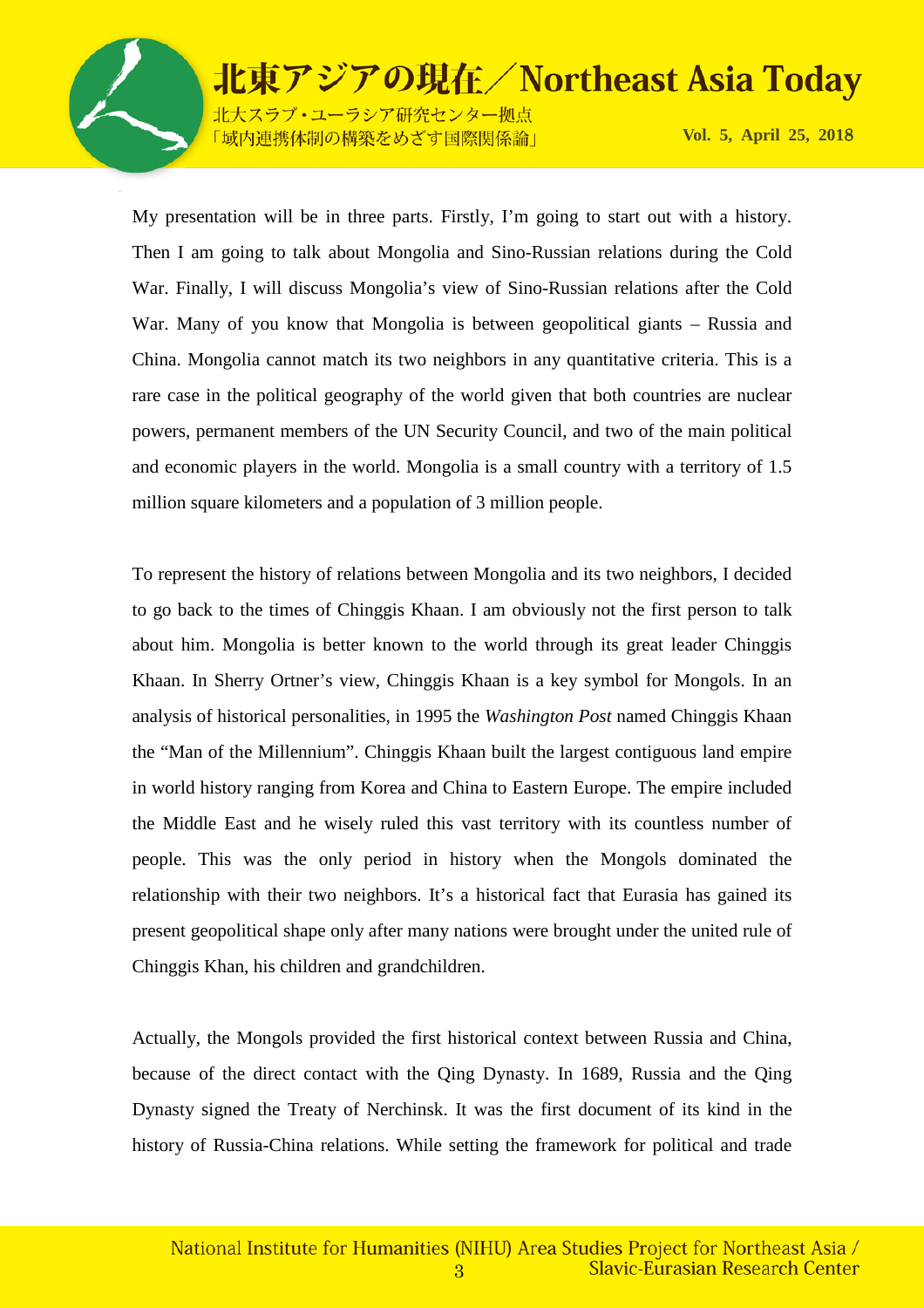

北東アジアの現在/Northeast Asia Today 北大スラブ·ユーラシア研究センター拠点

「域内連携体制の構築をめざす国際関係論」

**Vol. 5, April 25, 201**8

relations between the two countries, the document failed to specify the borders. According to this treaty, Mongolia had lost territory in the south to the Manchu, and in the north to the Russians. The remaining central part began to experience increasing pressure on both sides.

From 1691 to 1911, Mongolians were under Manchu rule for 220 years. From the beginning of the 1900s, Mongolia attracted Russia's attention and gained its political strategic respect. In Russian strategy, this region was supposed to become a "buffer zone" between Russia and China and to assure a "balance of power" in East and Central Asia where the rivalry of great powers had started to intensify.

Taking into the consideration the great powers' sharpening competition, Mongolians helped to preserve the status quo in Asia. The independence of Mongolia and potential deterioration of relations with China over the Chinese-Mongolian disputes did not correspond with the important foreign policy goals of Russia. Given this situation, the Russian government agreed to support Outer Mongolia only in achieving autonomy under China's suzerainty. The proclamation of independence by Mongolia in December 1911 brought Russia to complicated diplomatic ground with China over Mongolia.

Mongolia again became a factor in international relations at the end of World War Two. In 1945 the Mongolian People's Republic was not an independent state. It was legally part of China, although the Chinese had not been able to exercise effective control. At the Yalta Conference in February 1945, the Soviet Union insisted that the position of Mongolia between the USSR and China be clarified. The Soviet Union played an active role in eliminating the duality of the status of Mongolia from the point of view of international law. However, Roosevelt secured the recognition of Outer Mongolia's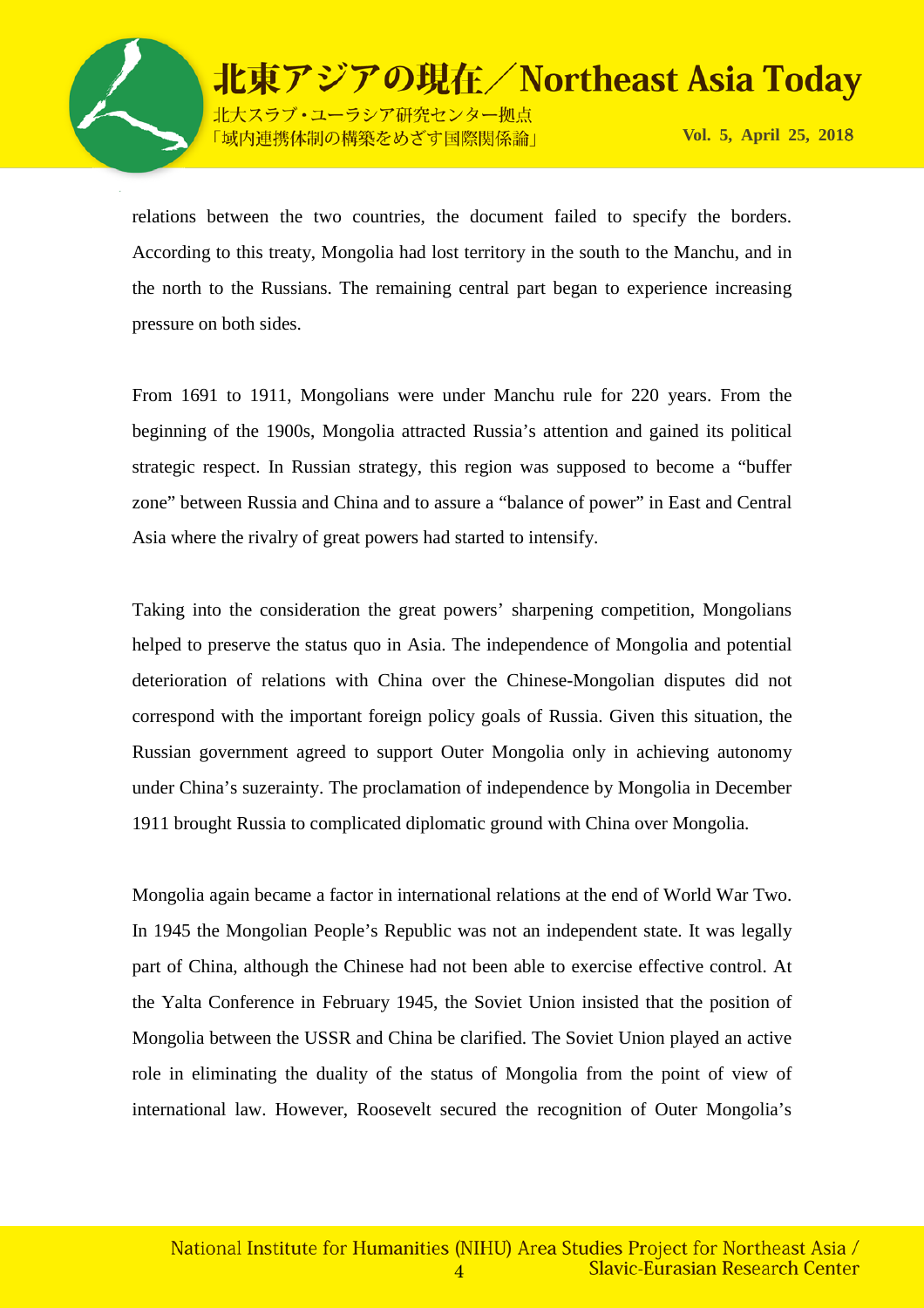

北東アジアの現在/Northeast Asia Today 北大スラブ·ユーラシア研究センター拠点 **Vol. 5, April 25, 201**8 「域内連携体制の構築をめざす国際関係論」

status quo by the provision, "The status quo in Outer Mongolia shall be preserved", which was spelled out in the Yalta Treaty.

Both China and the Soviet Union obligated themselves not to subjugate Mongolia in the future, and the two sides agreed to grant independence to Mongolia after a "referendum on independence" was organized. In October 1945, the Mongolian people cast their votes in favor of full independence. Based on returns of the referendum, the People's Republic of China officially recognized the Mongolian People's Republic on 6 January 1946. When the United Nations was established in 1945, Mongolia applied for membership. However, due to the different excuses by the Republic of China and the Western powers, its application for membership was rejected several times until 1961.

Border clashes between China and the USSR almost led to war in the late 1960s and early 1970s. Mongolia concluded a bilateral treaty with the USSR in 1966. The 20-year treaty included defense-related agreements and the Soviet Union stationed troops in Mongolia to enhance its strategic advantage over China. The Sino-Soviet rapprochement process resulting from General Secretary Gorbachev's proposals during his speech at Vladivostok in July of 1986 had a positive impact on the normalization of Sino-Mongolian relations, particularly in the 1990s. The withdrawal of Soviet/Russian military forces stationed on the territory of Mongolia contributed greatly to the normalization of Sino-Russian and Sino-Mongolian relations. The withdrawal also led to the beginning of a new era in Mongolia's security environment.

In the early 1990s, the disintegration of the Soviet Union provided an opportunity for Mongolia to free itself from the dominating Soviet influence. In 1994 Mongolia made sweeping changes to its national security and foreign policies by adopting three basic documents – National Security, Foreign Policy Concepts and the Military Doctrine.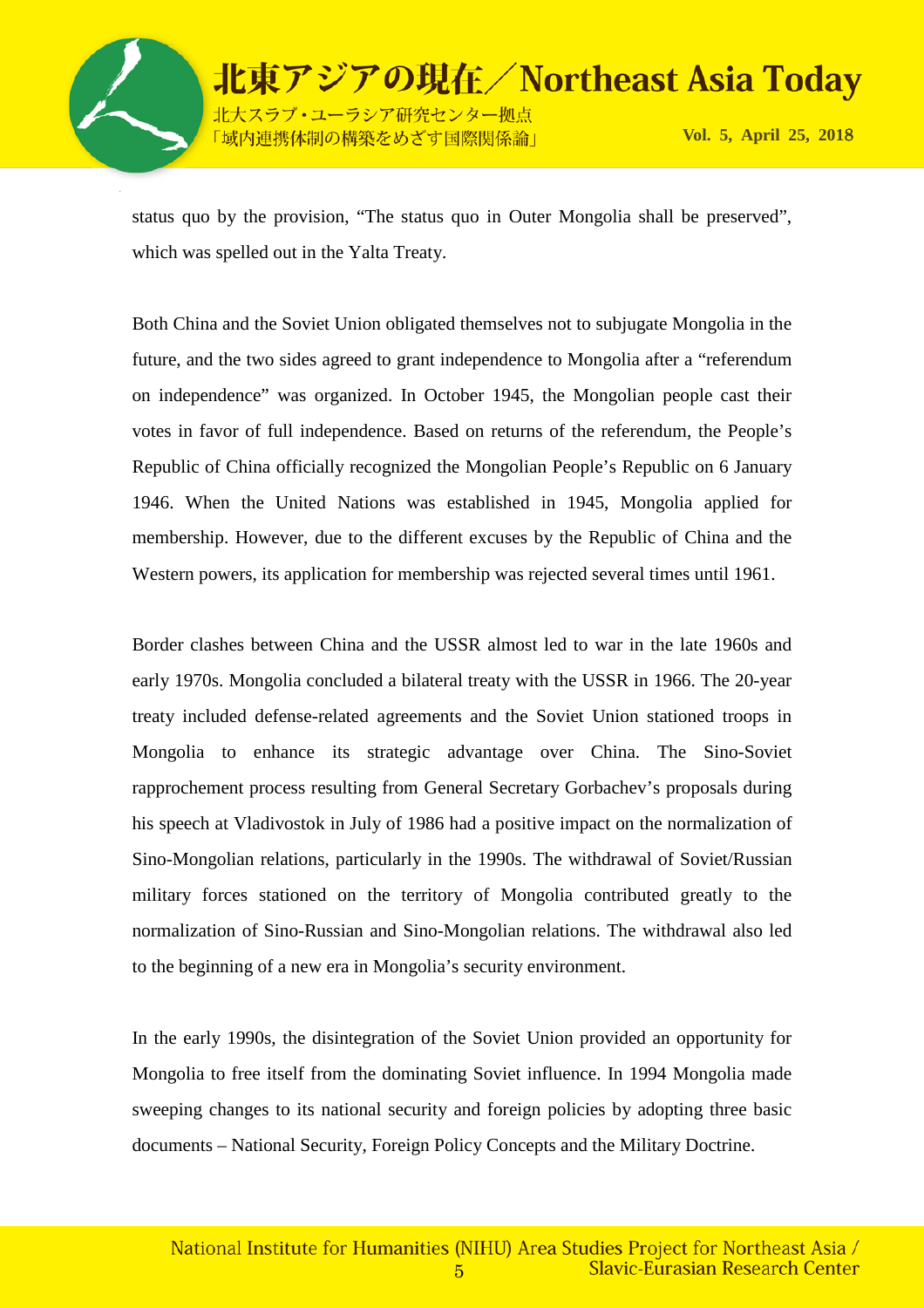

大スラブ・ユーラシア研究センター拠点 「域内連携体制の構築をめざす国際関係論」

**Vol. 5, April 25, 201**8

Foreign Policy Concepts provides that Mongolia shall safeguard its security and vital national interests by political and diplomatic means, and create a favorable external environment. According to this concept, Mongolia's top foreign policy priority is good relations with its two neighbors. It does not mean keeping equidistance between them or taking identical positions on all issues. This policy means strengthening trust and developing good-neighbor relations and mutually beneficial cooperation with both of them. Mindful of its experience from 1960 to the 1980s, Mongolia pursues a policy of non-involvement in relation to the future possible disputes between Russia and China, unless the disputes affect its vital national interests.

As a practical step towards a balanced relationship with Russia and China, Mongolia has declared nonalignment with any great power. It will not allow any state to use its territory for the purpose of committing acts of aggression or other violent acts, nor will it conclude any treaty or agreement that would run counter to the sovereignty and independence of its neighbors. Mongolia's policy of the non-stationing or non-transit of foreign troops on its territory is in full conformity with the Sino-Russian declaration not to use the territory, territorial waters and airspace of other countries against each other.

Mongolia's open, multi-pillar foreign policy is designed not only to overcome its former isolation from the outside world, but also to accelerate its development and thus to add some political and economic weight as well as to obtain some credible counterweights to its Southern and Northern neighbors. Hence, its foreign policy priority is to develop broad relations with the world's influential countries such as the US, Japan, Britain, Germany and France. Mongolia aims to foster the political and economic interests of these countries in Mongolia. Therefore, Mongolia is looking for a third neighbor, while understanding that not one single state, but a group of states, could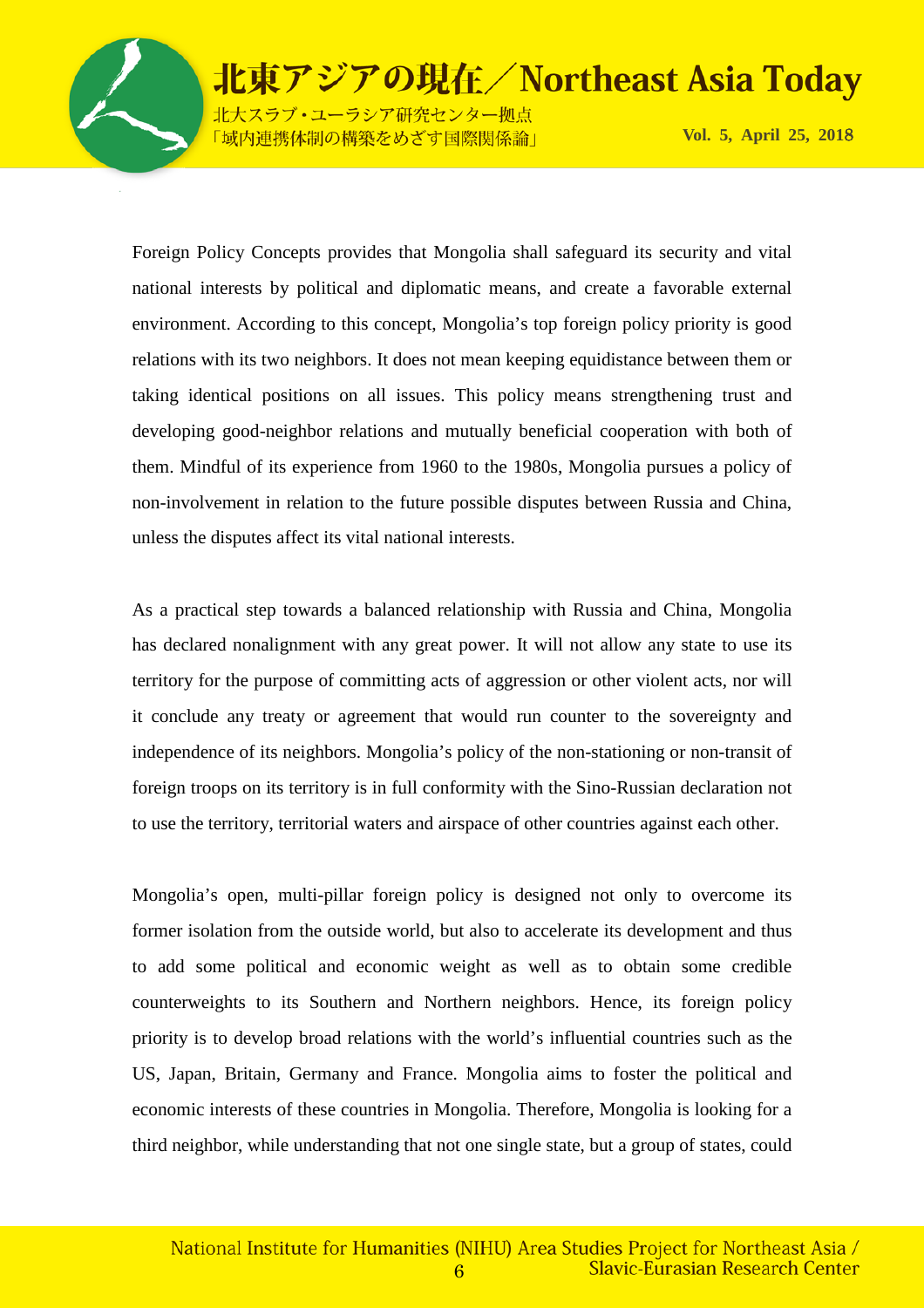

北大スラブ·ユーラシア研究センター拠点 「域内連携体制の構築をめざす国際関係論」

**Vol. 5, April 25, 201**8

together add up to a "third neighbor". Since Mongolia borders only Russia and China, this third-neighbor strategy aims at forging special ties with more distant countries that might be willing to make investment and support Mongolia's development. The policy of Mongolia in respect of the third neighbor is not directed against any state, especially against the two neighboring powers.

After the Cold War, Russia and China created a political and economic alliance called the Shanghai Cooperation Organization (SCO). Since the beginning of 2000, both neighbors invited Mongolia to the SCO. Mongolia is now participating in this organization as an observer.

Mongolia is interested in promoting trilateral Mongolia-Russia-China relationships, including the possibility of its becoming a bridge for cooperation between the two neighbors.

Mongolian leaders held separate bilateral summit meetings with their Chinese and Russian counterparts in the summer of 2014 in Ulaanbaatar. Mongolia pushed for a new trilateral mechanism to make certain that these two powerful neighbors did not proceed with transportation and energy cooperation without considering the interests of Mongolia.

The first trilateral summit among the three presidents took place on the sidelines of the 11-12 September 2014 SCO annual meeting in Dushanbe. Tajikistan President Elbegdorj suggested all sides work together on specific projects related to transnational transit infrastructure development. The three countries agreed in principle to build a 'Steppe Road' in Mongolia, reviving a pre-modern transport network that facilitated trade between China and Russia. They also agreed to incorporate the 'Steppe Road' into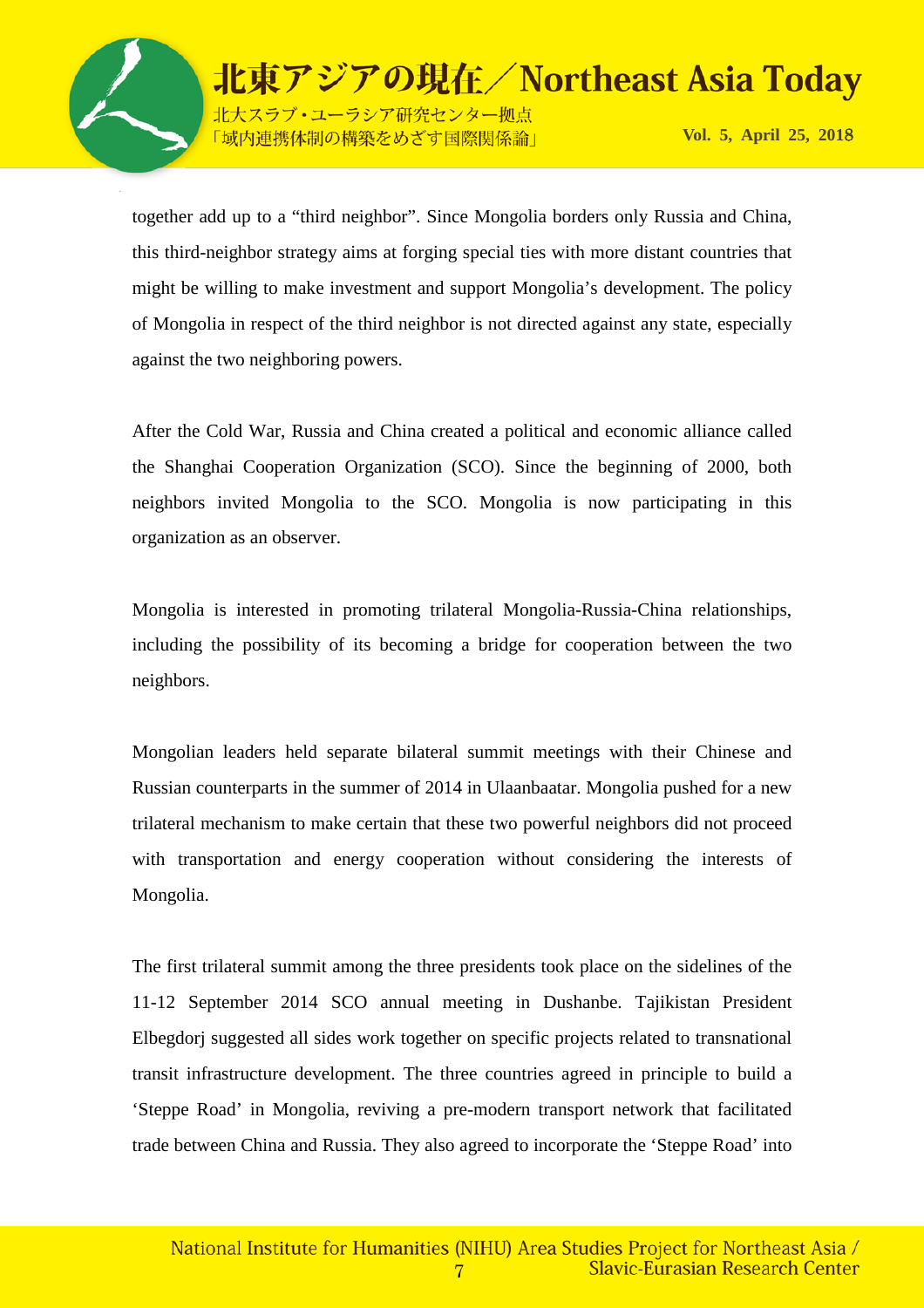

北東アジアの現在/Northeast Asia Today 北大スラブ・ユーラシア研究センター拠点 「域内連携体制の構築をめざす国際関係論」

**Vol. 5, April 25, 201**8

the Chinese 'One Belt and One Road' and the Russian Eurasian Economic Union (EEU).

Since that first tripartite summit, there have been two others. On 9 July 2015 Mongolian President Elbegdorj met Xi Jinping and Putin at the second trilateral summit meeting in Ufa, Russia on the sidelines of the BRICS meeting and  $15<sup>th</sup>$  annual SCO summit. At this meeting, the three presidents approved a roadmap for trilateral cooperation.

The third tripartite summit on 23 June 2016, organized on the sidelines of the  $16<sup>th</sup>$  SCO annual meeting in Uzbekistan's Tashkent, saw the breakthrough agreement on establishing an economic corridor between the three countries. They signed an "Economic Corridor Plan" agreement, the purpose of which is to coordinate specific plans to facilitate economic traffic among the countries.

The concept of One Belt One Road is very positive for Mongolia. But some of the decisions may be politically difficult to implement as far as they might involve more influence from China, both economically and politically. Therefore, Mongolia should be able to determine what kind of conditions should be tolerable and how it could use those initiatives in a beneficial way.

In conclusion, I would like to say that Mongolia has complicated relations with China and Russia. The independence and sovereignty of Mongolia depend on the balance of power between Russia and China. Distortion of this balance may endanger Mongolia's independence. The beginning of the last century was marked by the release of Outer Mongolia from the Qing Empire with the Russian Empire's support. Further developments related to the attainment of Mongolia's independence and national sovereignty were also associated with the use of force. This was the case with the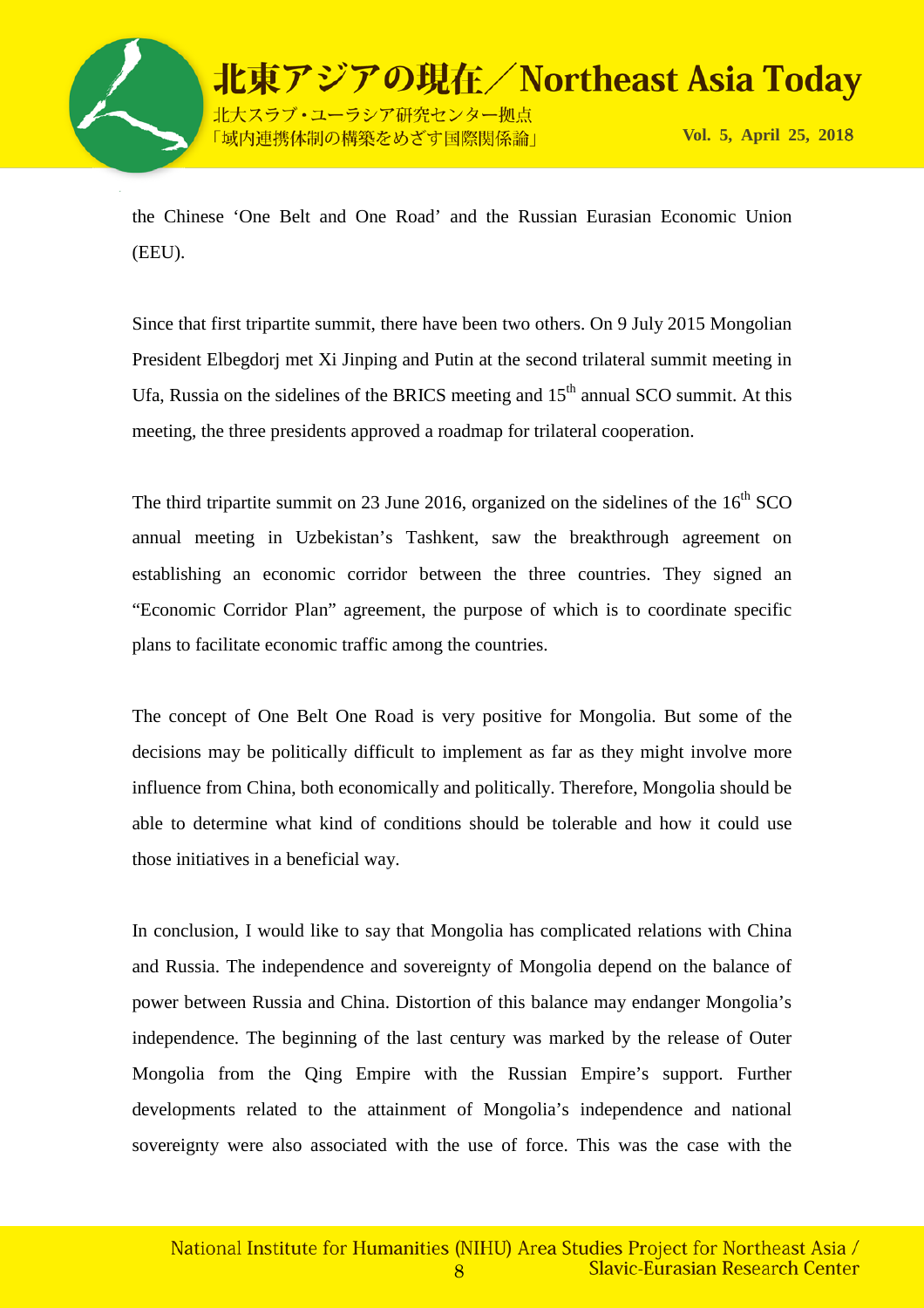

北大スラブ·ユーラシア研究センター拠点 「域内連携体制の構築をめざす国際関係論」

**Vol. 5, April 25, 201**8

struggle against Chinese occupation, in the battles against Japan on the river at Khalkhin Gol, and confrontation in the 1960s and 1980s with China. Only the withdrawal of Soviet troops from Mongolia in the late 1980s led to the country no longer being seen as an arena of direct military confrontation between the two neighbors. These changes have become a precondition for the radically new international political situation around Mongolia, characterized by non-military rivalry between the great powers. An important principle of the foreign policy of Mongolia was not joining any military-political blocs. Now five nuclear powers have recognized the territory of Mongolia as a nuclear weapon free zone. Mongolia's two neighbors also reaffirmed their legally binding commitments with respect to Mongolia assumed because of bilateral treaties.

Peaceful relations between these two nuclear powers leads to stability, not only in Mongolia but also in Eurasia. The time in the 1960s and the 1970s when China and the Soviet Union were opposed was very dangerous. Mongolia also views closer ties between Russia and China as helpful to Mongolia's interests in a variety of areas. For example, the most important economic exchange between Russia and China involves energy. Russia is a major energy exporter, while China's imports grow each year. Moreover, China has become a profitable market for Mongolian products of the mining industry.

Mongolia should take advantage of its geographical location. Mongolia can participate in building a railway network because the country is the shortest route that can link China and Russia, and Asia and Europe. In addition to this, Mongolia could develop its transit transport under the project "Russia- Mongolia- China Economic Corridor". Both Russia and Mongolia are interested in the involvement of China's Road and Belt initiative, and its implementation is important for all concerned.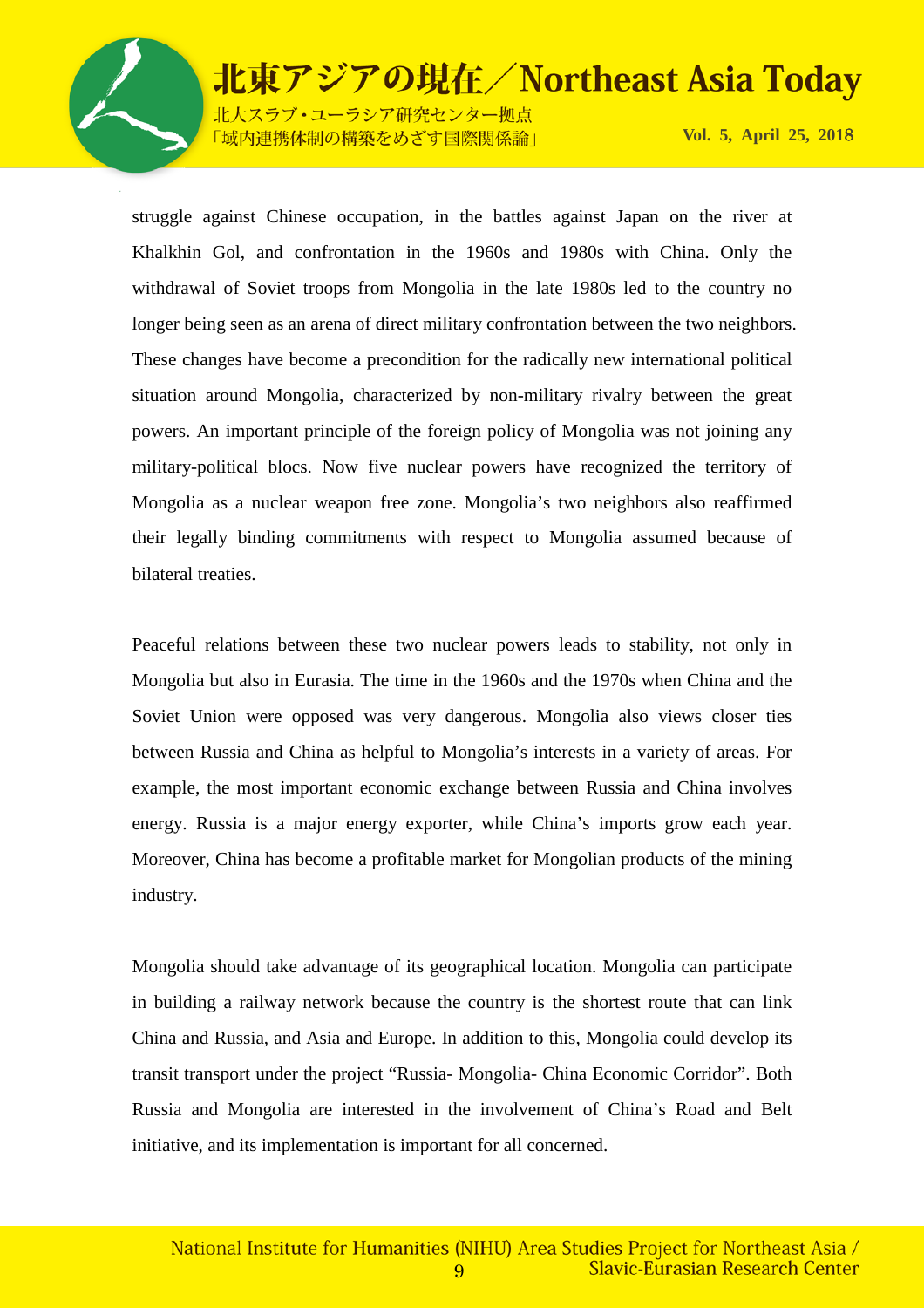

## **Russia-China Relations: an Indian Perspective**

Ajay Patnaik

(Jawaharlal Nehru University)



The India and China relationship has many paradoxes. On the one hand, both are cooperating on a global level in many multilateral forums. Also, simultaneously, there are a lot of competitive elements to the relationship and engagement. Russia on the other hand, which had a very difficult relationship with China in the 1970s and 1980s, has developed this relationship to a phenomenal level. I want to consider how I should look at Russia in this paradox of the India and China relationship. Russia is developing its relationship with China. Does it impact India? Or, does India have the same views as Russia as far as its relationship with China is concerned?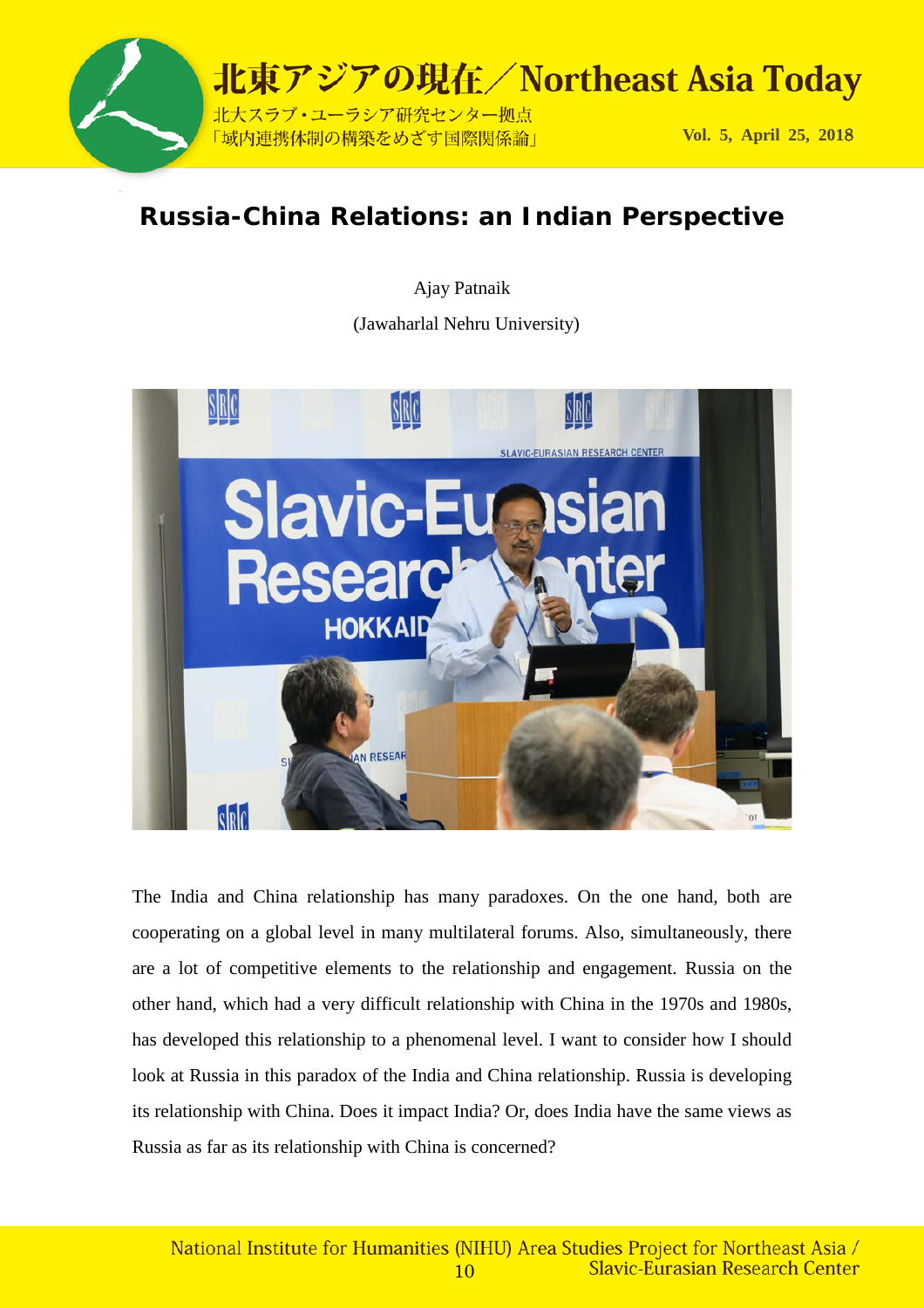

北大スラブ·ユーラシア研究センター拠点 「域内連携体制の構築をめざす国際関係論」

**Vol. 5, April 25, 201**8

Obviously, certain aspects of the Russia-China relationship are compatible with India's long-term interests. For example, these include building a multi-polar world order, cooperation through multilateral economic institutions and climate negotiations. In the long-term, we have a lot of compatibility. However, in certain respects, China's policies and actions have negatively affected India's interests. The reason for which India did not go to the Belt Road Initiative conference in China is the China-Pakistan Economic Corridor (CPEC). Other controversies include aggressive energy acquisition in Eurasia by China, and blocking India's entry into global forums like the Nuclear Suppliers Group (NSG) and permanent membership in the United Nations Security Council. These issues create difficulties in the India-China relationship.

This paper will analyze how Russia is caught between two friendly countries: one with economic progress — that is China — and, the other (India) with great expectations from a traditional friend like Russia. China is growing at a very fast rate as an economic power. It is not difficult to understand why Russia has taken so much of an interest in developing this relationship, especially after the Ukrainian crisis and sanctions. But at the same time, India has been a traditional friend, and Russia would not like to see India as a declining power, or as a weak power in Asia. Also, it is not in Russia's interest to let that happen. What I am saying is, Russia would like China and India to be important vectors in its Asia policy. However, there is a problem with some of the Chinese moves. These moves have the potential for creating strong disappointment with Russia's failure to factor in India's concerns effectively with Beijing.

The three states are, nevertheless, working in tandem on some global and regional issues. We should have hope that Russia's relationship with India and China can be helpful in minimizing the differences between New Delhi and Beijing. Russia was instrumental in the India-China relationship going to a higher level. All three countries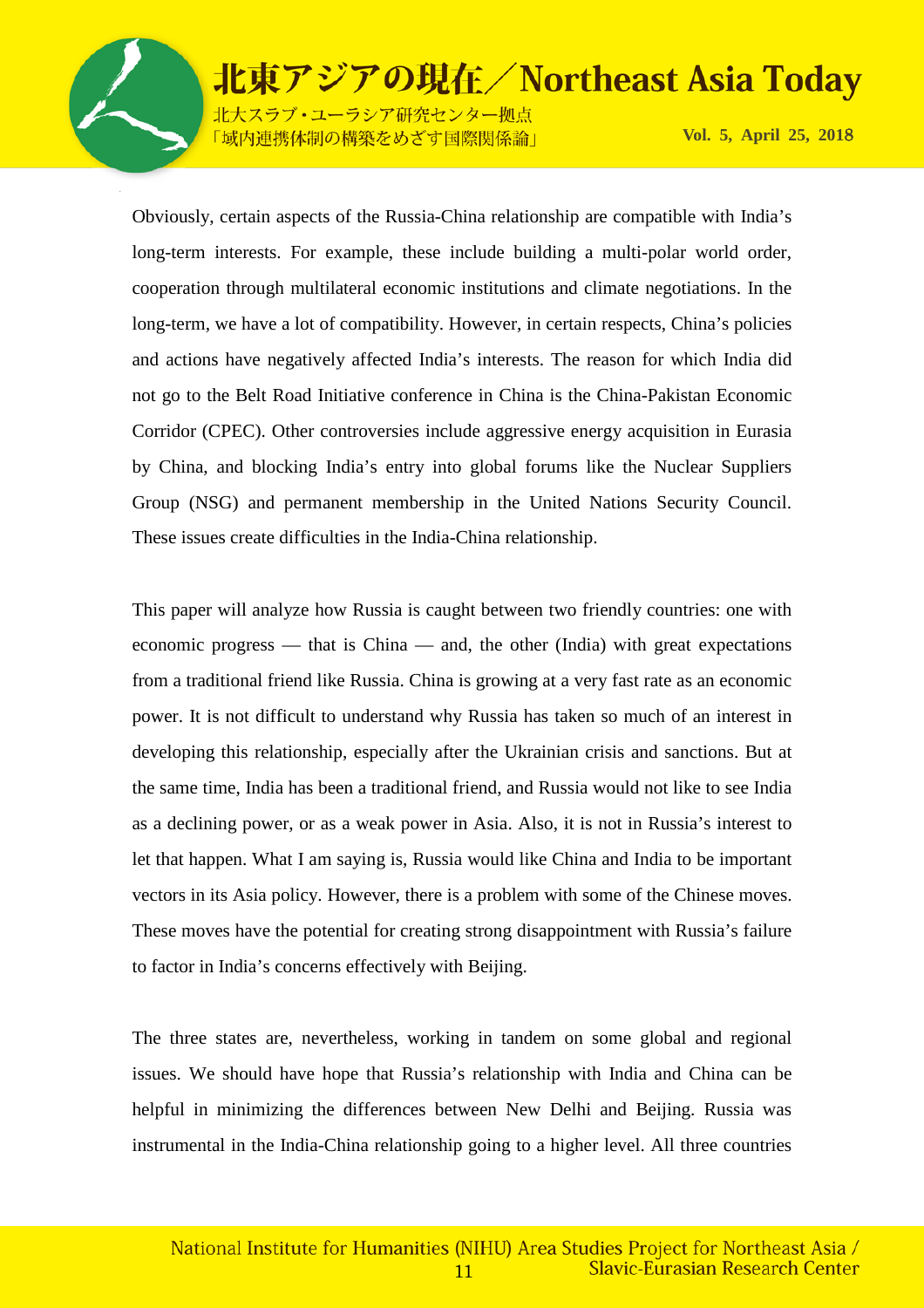

北東アジアの現在/Northeast Asia Today 北大スラブ・ユーラシア研究センター拠点

「域内連携体制の構築をめざす国際関係論」

**Vol. 5, April 25, 201**8

were looking towards cooperation with the United States and Europe. Then, in 2006 BRICS was formed and the first summit was held in 2009. There has been this urge to come together and Russia has always been a catalyst to bring India and China closer.

There are still unsettled borders, but all three countries have some convergence of interest in changing the global order - the order that is being created in the post-Cold War period. The three countries are worried that their emergence as global players could be blocked if this unipolar world continues. Consequently, you find in summit after summit, the emphasis is on a multipolar world order. That has been a common concern for India, China, and Russia, because the three countries favor a global order where there is no single dominant power. All three are now rising up, and they would like to have their voices heard. The current institutions that have existed since the Second World War such as the European Union are not compatible with the interests of these countries. They see their sovereignty being constrained in the name of human rights and democracy.

There is also more focus in BRICS on climate negotiations. Each country is trying to create a clean environment using different energy sources rather than relying on the coal-based power sector. With the Americans withdrawing from the Paris climate talks, the onus is not just on Western Europe but also India, China, and Russia. India, China and Russia are big polluters but also interested in sustainable growth and arresting climate change. They are committed to the Paris Agreement, and they will continue to be so.

Similarly, these countries have come together on the issue of international terrorism. Why did India join the Shanghai Cooperation Organization (SCO) after its initial reluctance? It was because of the anti-terrorism networking that the SCO could do by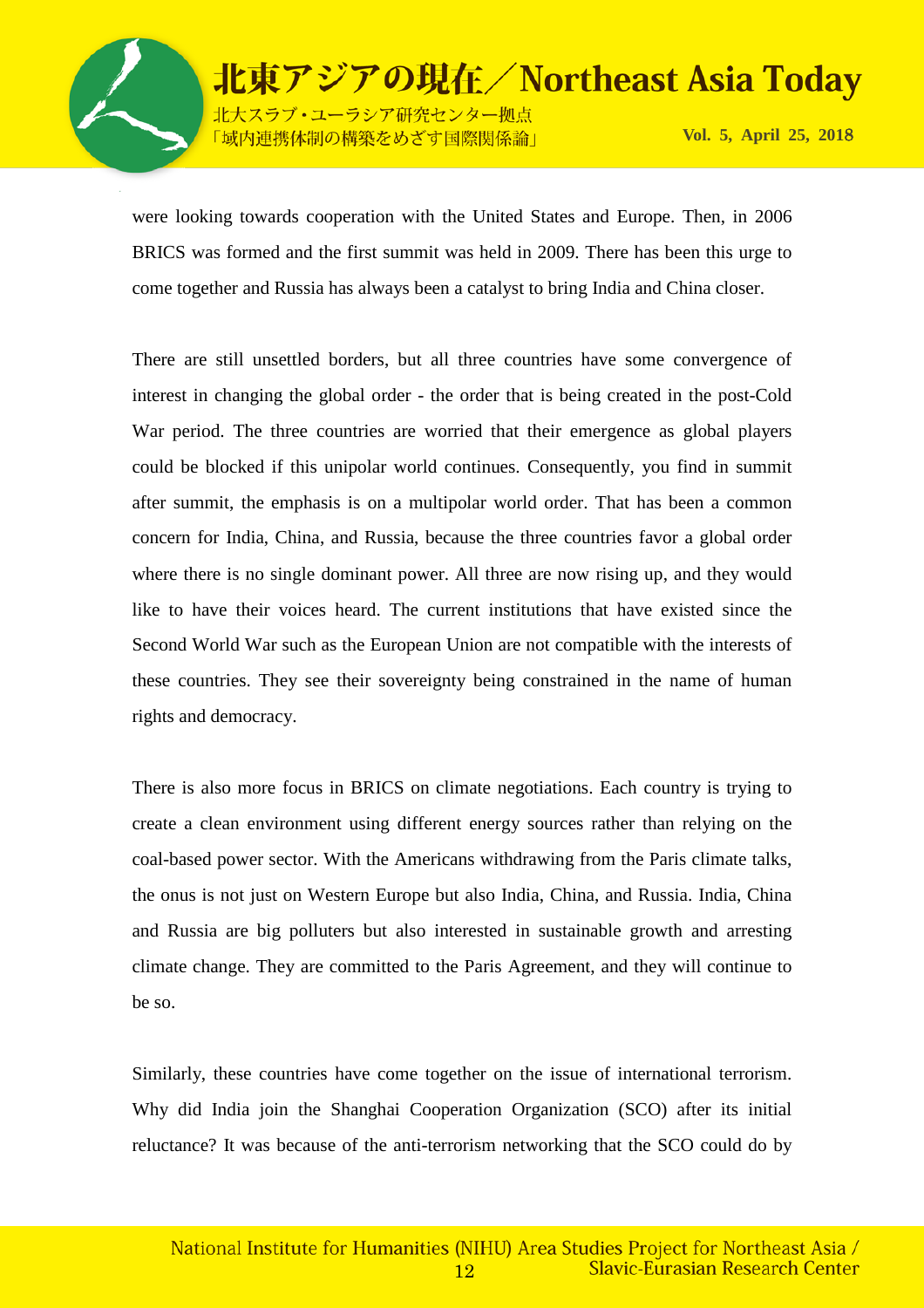

北大スラブ·ユーラシア研究センター拠点 「域内連携体制の構築をめざす国際関係論」

**Vol. 5, April 25, 201**8

exchanging information. India's reluctance to join a multilateral organization led by China changed. When India found terrorist elements crossing its borders the SCO became a more useful platform so it applied to join. Nevertheless, from India's perspective, China has a double-standard on Pakistan-based terrorists targeting India. India's efforts to get some individuals based in Pakistan named as terrorists by the United Nations has faced resistance from China. Even though America has already declared these individuals 'terrorists', China is blocking. Beijing has blocked every move by India in the United Nations Security Council to name Pakistani terrorists as global terrorists, or even their organizations as global terrorist organizations. From India's point of view, China has been ignoring these Pakistan-based terrorist networks, focusing more on other areas and not taking into account India's concerns.

Pakistan has been one of the factors that shapes the India-China relationship. Russia has been instrumental in bringing India to the SCO and BRICS. However, there are multilateral institutions where Russia supports India's case but is unable to persuade China. India is keen on becoming a permanent member of the UN Security Council, but is unable to find support from China. India hopes Russia will help. In fact, quite recently, the Minister of External Affairs, Sushma Swaraj, was quoted as saying, "We are not putting any pressure. What we feel, since Russia and China share good relations, Moscow should talk with China. Our effort is to convince China on the issue and also involve nations friendly with both countries." It was also reported in the Indian press that lack of help from Moscow was possibly the reason why India was delaying an agreement on two additional nuclear reactors at Kudankulam (The Times of India, 6 June 2017).

The Sino-Pakistan nexus often hinders attempts to improve bilateral and multilateral engagement between New Delhi and Beijing. When China decided to build the CPEC,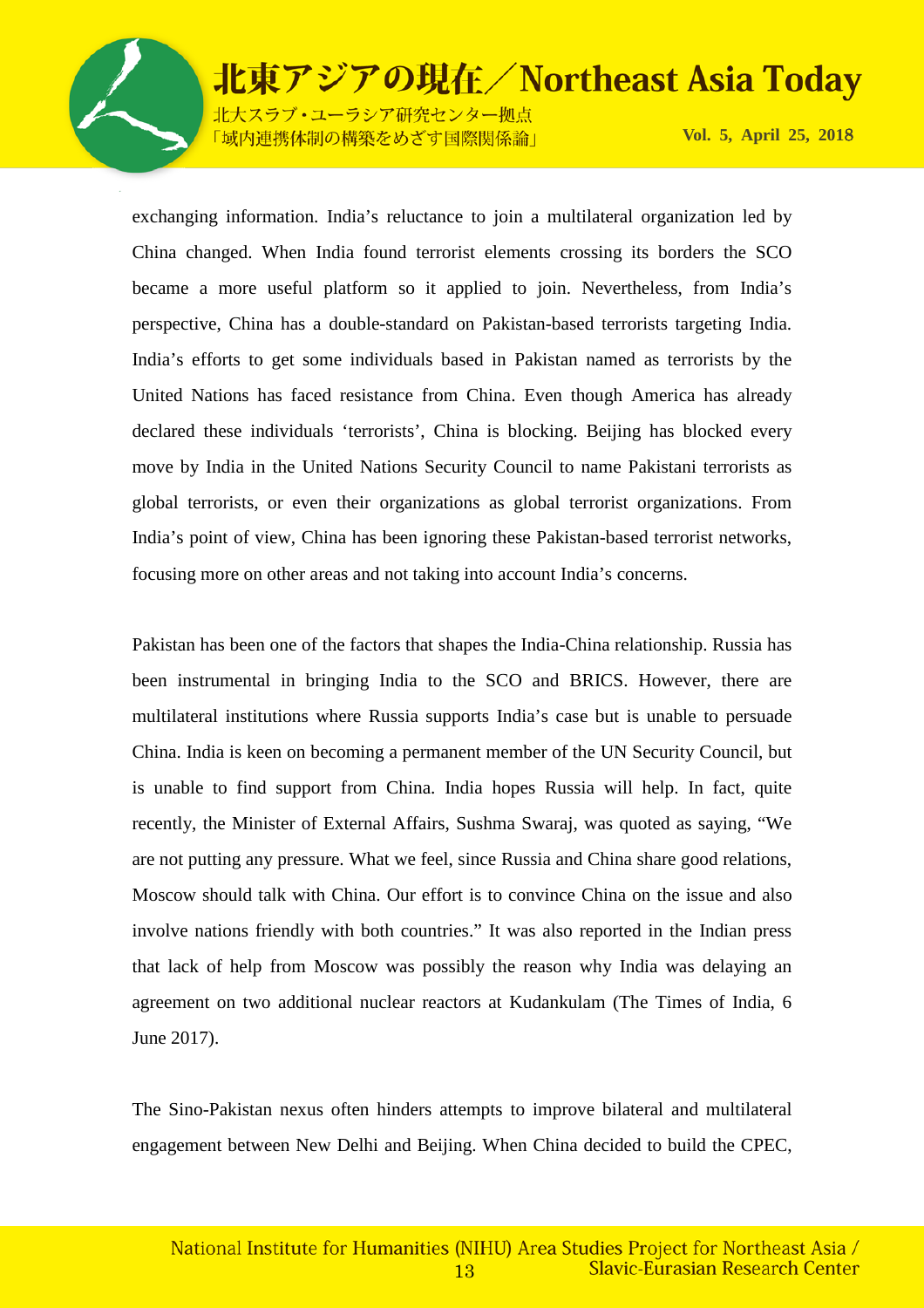

北大スラブ·ユーラシア研究センター拠点 「域内連携体制の構築をめざす国際関係論」

**Vol. 5, April 25, 201**8

there was no engagement with India. India's concerns were not considered. This project has further strained the relationship between India and China. Russia's interest in the CPEC will not go down well with India. In my latest book, I had advocated the idea of "India's Silk Road Strategy". India's establishment would like Russia to show more interest in the International North-South Transportation Corridor (INSTC) which is progressing at a slow pace. A lot of work has been done to put this corridor in place, but there are stretches where they are not complete. India, like China, has also shown interest in a Comprehensive Economic Partnership Agreement with the Eurasian Economic Union, but nothing much has come about on this. If China manages to broker a deal between its BRI and the EEU, India will have reason to feel aggrieved with Russia.

You can also see the first-ever joint military exercise by Russia and Pakistan. The exercise, though not on a big scale, was called Druzhba-2016 and held from 24 September to 7 October 2016. Russia supplied four helicopters to Pakistan and this annoyed India. Because of mounting concerns in India, Russia announced that it would not hold the exercise in the future. The episode did introduce some irritants into the relationship. Pakistan is also set to receive four MI-35 attack helicopters from Russia for \$153 million in 2017.

So, Russia's interest in the CPEC, is wonderful from the Chinese perspective, but from India's point of view, CPEC passes through an area which is disputed. The area is occupied by Pakistan. Whenever Indian leaders or heads of the military visit areas occupied by Pakistan, China raises huge objections. Inside India but disputed by China, Beijing raises huge objections. I'm not saying the entirety of China's Silk Road corridor is bad. In fact, I have a different view about India's INSTC and China's Silk Road project — they can be harmonized with each other and encourage cooperation in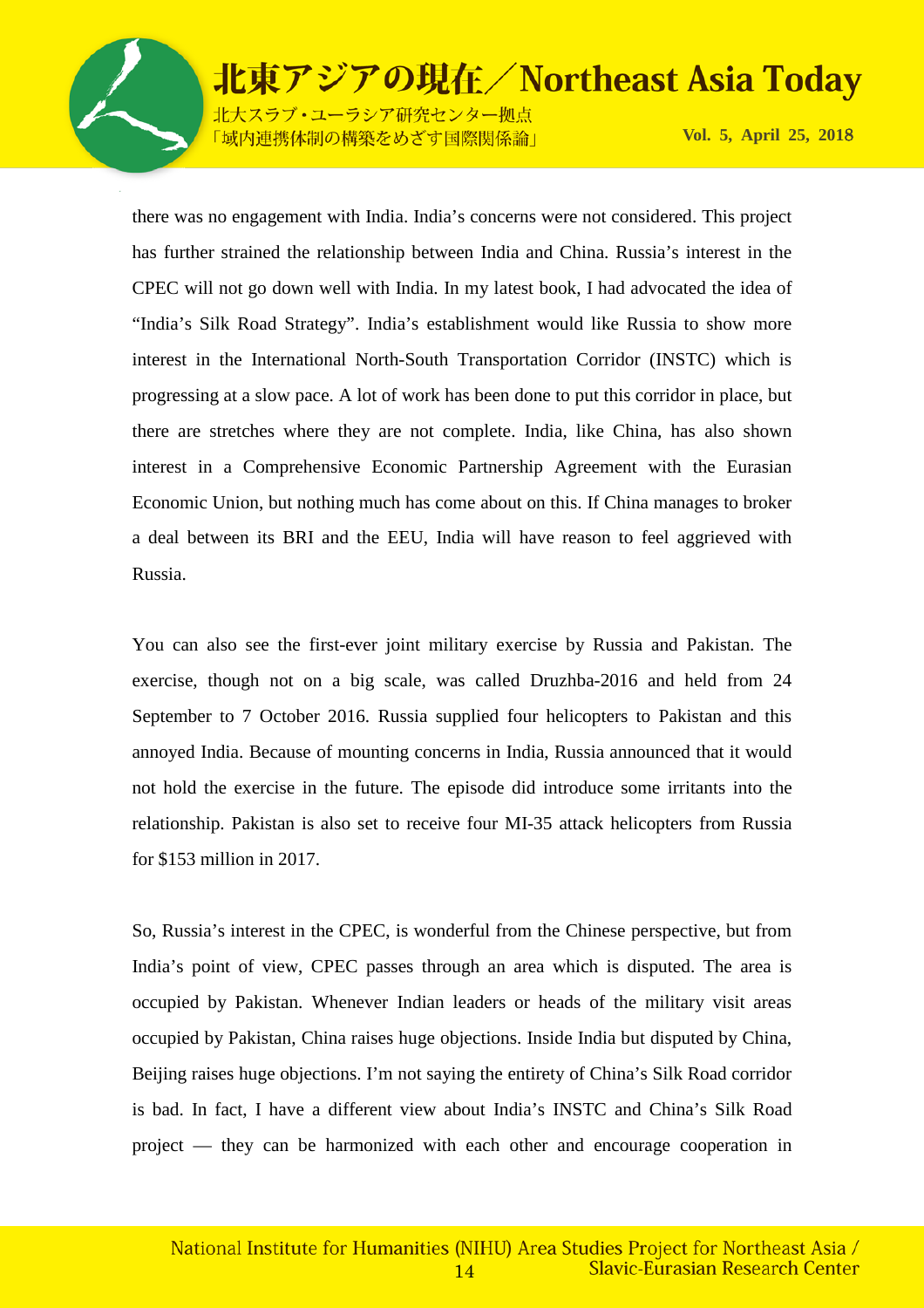

北大スラブ·ユーラシア研究センター拠点 「域内連携体制の構築をめざす国際関係論」

**Vol. 5, April 25, 201**8

Eurasia. It's not impossible for us to cooperate, but there are serious sovereignty issues where India will not compromise. China never does. Responding to queries about India's non-participation in One Belt One Road (OBOR), the official spokesperson of the Indian External Affairs Ministry commented that the international community is well aware of India's position on the CPEC, which is being projected as the flagship project of the OBOR (MEA, 13 May 2017).

北東アジアの現在/Northeast Asia Today

No country can accept a project that ignores its core concerns and sovereignty of territory and integrity. The disconnect between Russia and India on this issue is quite clear. Russia has shown interest in the CPEC and wants closer cooperation with China. The CPEC riles India more than anything, so as far as China's recent activities in the region are concerned, New Delhi probably hoped for a less-enthusiastic response from Russia to such Chinese moves.

To counter China's moves — this is also important — Indian Prime Minister Narendra Modi made a pitch for developing the Asia-Africa Growth Corridor with support from Japan, while addressing the annual general meeting of the African Development Bank in Gujarat's capital, Gandhinagar, in May 2017. The Indian and Japanese governments presented a vision document. This move was a desire to curtail the ever-increasing presence of China on the continent. Further details on this corridor were expected to be discussed during the scheduled meeting of these two Prime Ministers later in 2017.

Now, India's simple strategy, as I said, is to go through Iran, and to have this railway corridor right up to Russia — it's the INSTC. Another port in Iran is Chabahar, from where one can enter into Afghanistan and enter into three Central Asian countries: Uzbekistan, Turkmenistan, and Tajikistan. This will be India's look-north policy of the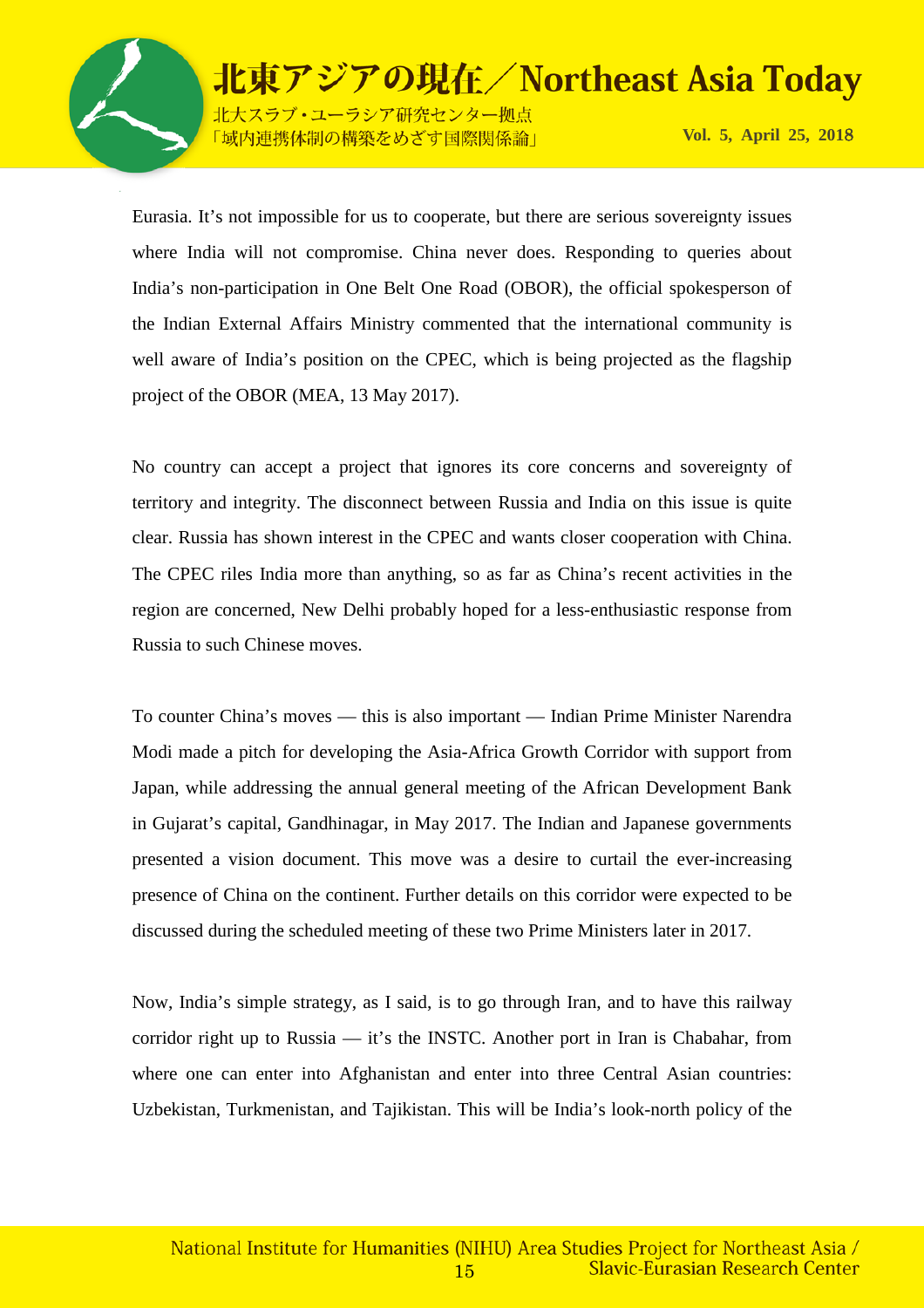

北大スラブ・ユーラシア研究センター拠点 「域内連携体制の構築をめざす国際関係論」

north-south axis of the Silk Road. India is also trying — but not doing much, and hoping Russia will put pressure on neighboring countries to fast-track these projects.

There are differences on the nature of military cooperation between Russia and China. The Sukhoi 35 is one of Russia's most advanced military aircraft, and it is being sold to China. Obviously, this will bolster Chinese capability, which might ultimately help Pakistan. Actually, many things are Pakistan-centric here. Russia is selling its most advanced aircraft, which the Chinese sometimes have been accused of reverse-engineering. The Chinese might then sell this aircraft to Pakistan. India is not happy that such advanced weapons are being exchanged in this region by China. This is a situation where some of the actions of Russia might not gel well with India's interests. I believe that big countries have to pursue independent national interests. Nevertheless, since you are working towards a synergy at the global level, you also have to limit the possibilities of competition and conflict and try to moderate defenses to a level where big countries can work together. Recently, this has not been the case.

China is also a competitor on the energy market. Over the last 10 years, China has become India's main competitor. In 2005, India lost the PetroKazakh bid in Kazakhstan to China. India offered 3.9 billion dollars for PetroKazakh, so China had to give 4.1 billion dollars. India lost another important bid to China in 2008. Putin has been speaking since 2006 about the SCO energy club, but nothing has really come out of that. For example, there has been no collective joint project. India believes Moscow is close to Kazakhstan, Uzbekistan and Turkmenistan so why can't there be joint collective efforts for energy in this region? Why do India and China need to compete with each other?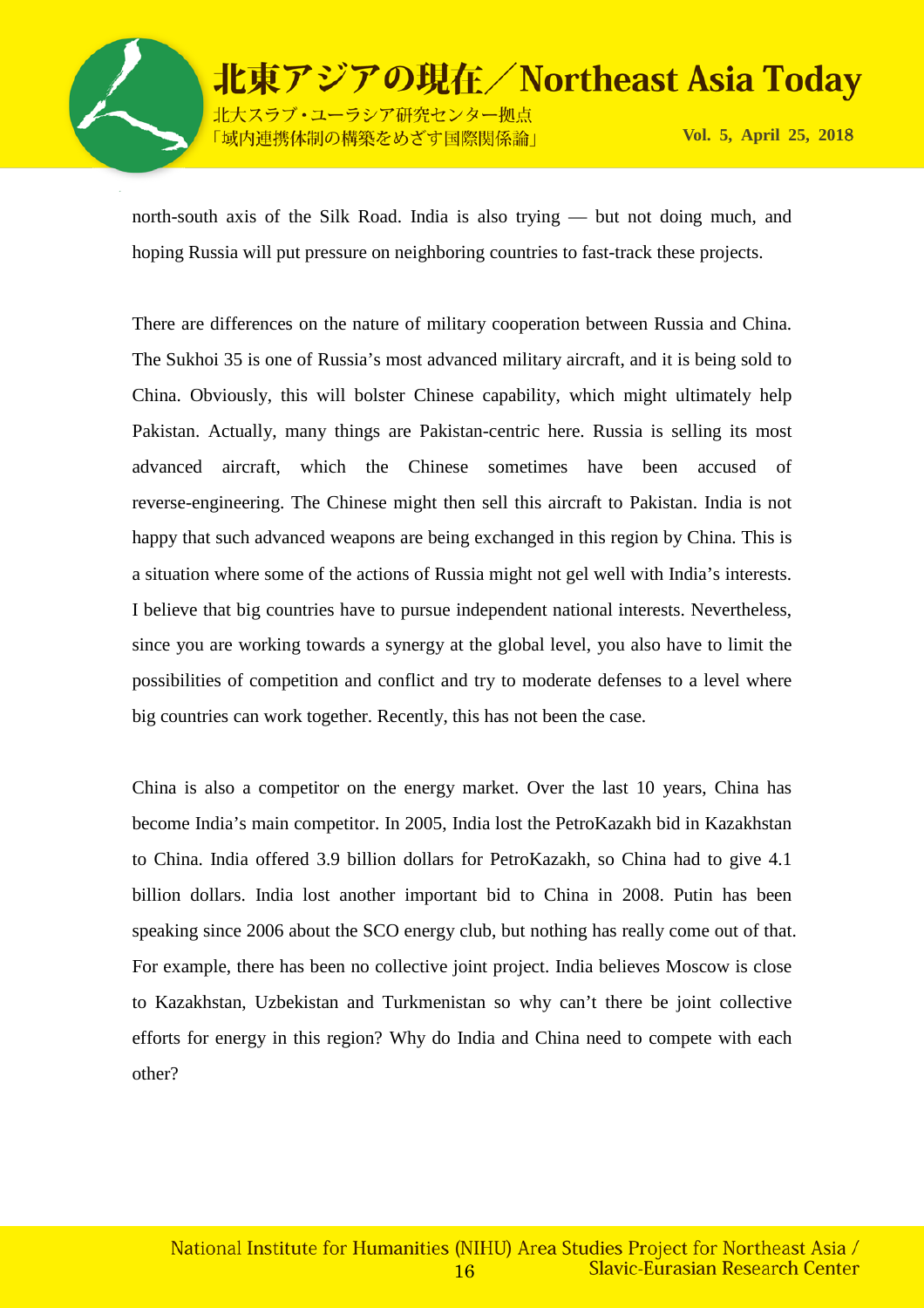

ーラシア研究センター拠点 「域内連携体制の構築をめざす国際関係論」

**Vol. 5, April 25, 201**8

To conclude, Russia needs to reassure India about its concerns regarding territorial sovereignty issues, even as China tries to overlook India's concerns. Moscow needs to bring Beijing to accept that there can be no different attitude towards terrorists in Xinjiang and terrorists in Kashmir. Both are linked and need to be dealt with firmly. Without this recognition, the SCO will be a forum which only takes care of China's interests. Russia can change this perception by making the SCO a truly universal forum for combating international terrorism. Russia, India, and China are already cooperating globally. Finally, the BRICS framework must act as a catalyst in fostering greater India-China cooperation on the contentious issues that plague the relationship. Thank you.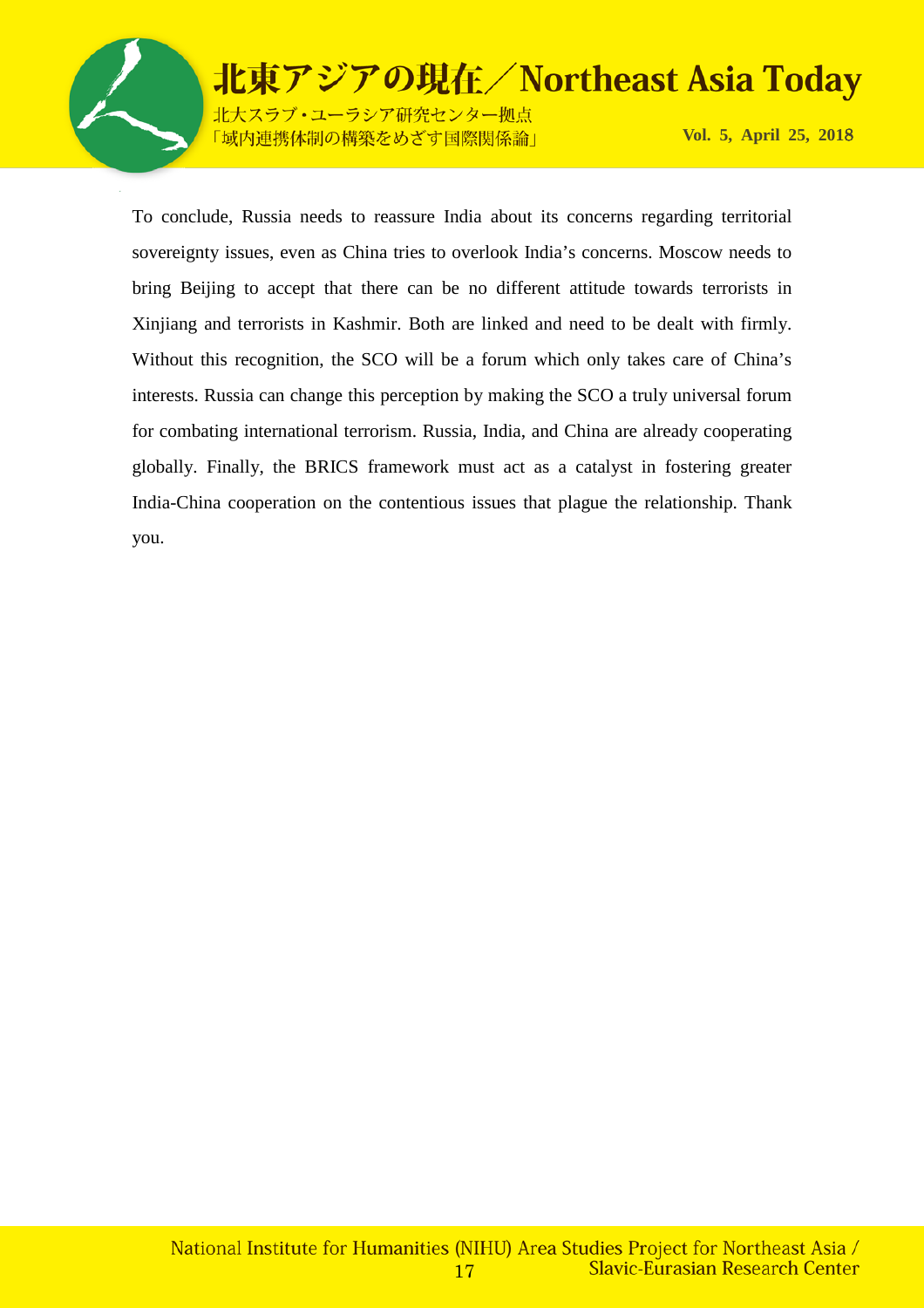

## **Sino-Russian Competition/Cooperation in Latin America**

Ulises Granados

(Instituto Tecnologico Autonomo de Mexico)



My research is about Sino-Russian competition and cooperation in Latin America. A big question is whether a new era of Washington antagonism versus China and Russia is in the making. Another significant question is what Russia and Chinese interests are in Latin America? Why are their interests more visible than before? The Russian and Chinese presence in Latin America can be understood as a kind of reaction to America's lack of interest in the region. This is a common view among some specialists who argue that the US, since 9/11 and President Obama's pivot to Asia, has been preoccupied with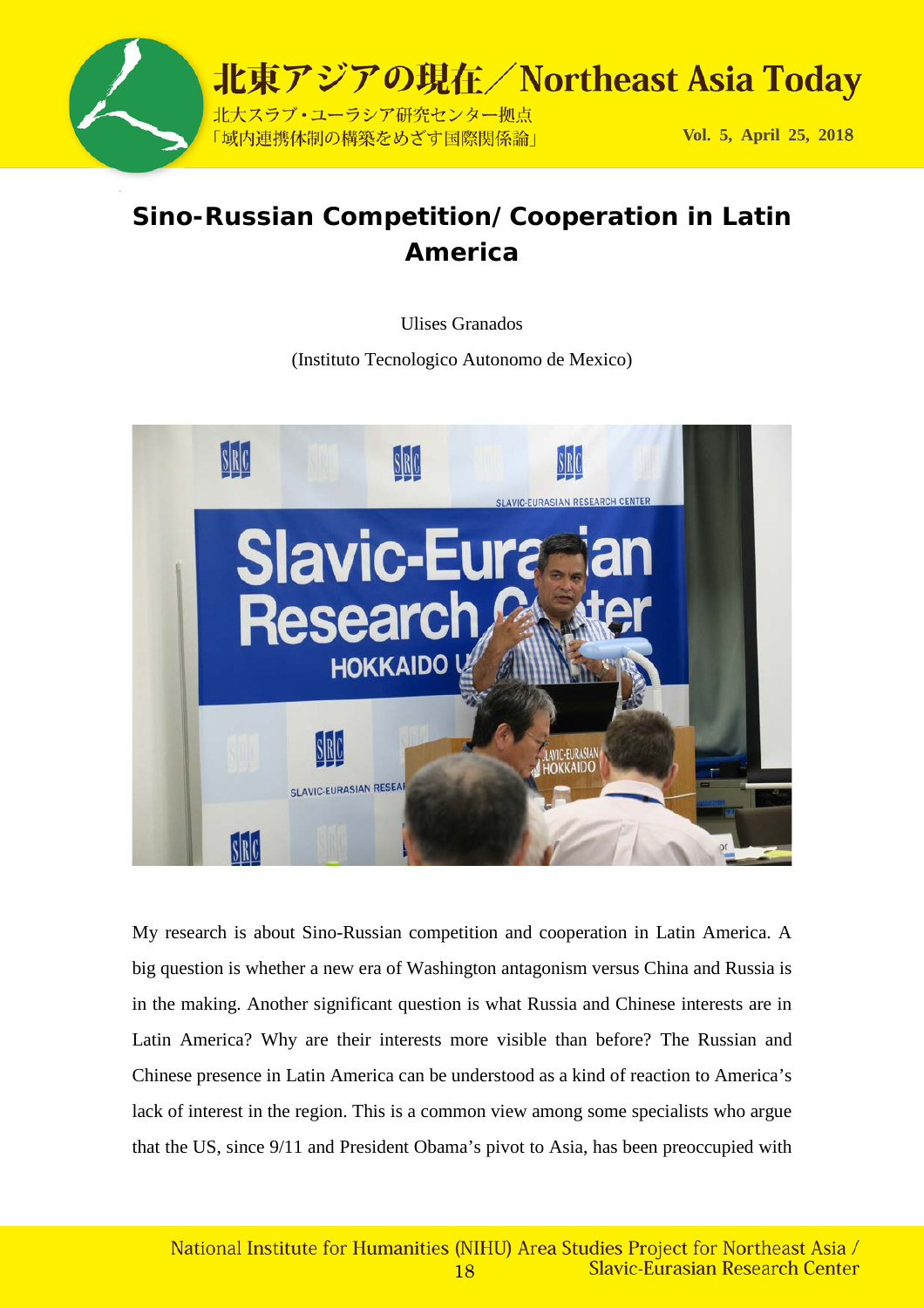

北東アジアの現在/Northeast Asia Today 北大スラブ·ユーラシア研究センター拠点 **Vol. 5, April 25, 201**8 「域内連携体制の構築をめざす国際関係論」

other parts of the world. Or perhaps the US took for granted a region that some Americans think of as a 'backyard' of the US.

Consequently, the Chinese and the Russians have been going slowly but steadily into Latin America. This has been the case since the 1990s. Russia's foreign policy strategy has given special attention to Latin America. This is especially true for South America more than Mexico and Central America. China, too, since the 1990s, has been interested in Latin America. However, its interest is different from Russia. The Chinese presence and interest in Latin America goes back many years. China has had a long tradition of friendship with the region since the 1970s. The basic policy of Chinese engagement in Latin America is based on the One China policy. This is the frame which has been shaping the relationship between Beijing and most Latin American countries. Recently, in 2008 and in 2016, there were Chinese policy papers on Latin America. China's foreign policy to Latin America is becoming more complex. The Chinese government has put much effort in using Latin America for their economic development. So, what is the nature of the Chinese and Russian presence in the hemisphere? How do they respond to US hemispheric policy? How complementary or competitive are Beijing and Moscow's interactions with countries in the region?

My presentation is as follows. I identify some features of Chinese involvement in the region. This is followed by an analysis of the cooperative nature of Russia's and China's presence in Latin America, and a discussion as to what extent they might compete and cooperate. Finally, I will consider what the limits might be of the overall Chinese and Russian presence in Latin America.

Volatile political processes in Latin America are important to remember because they might affect future Chinese and Russian engagement in the region. First, I want to say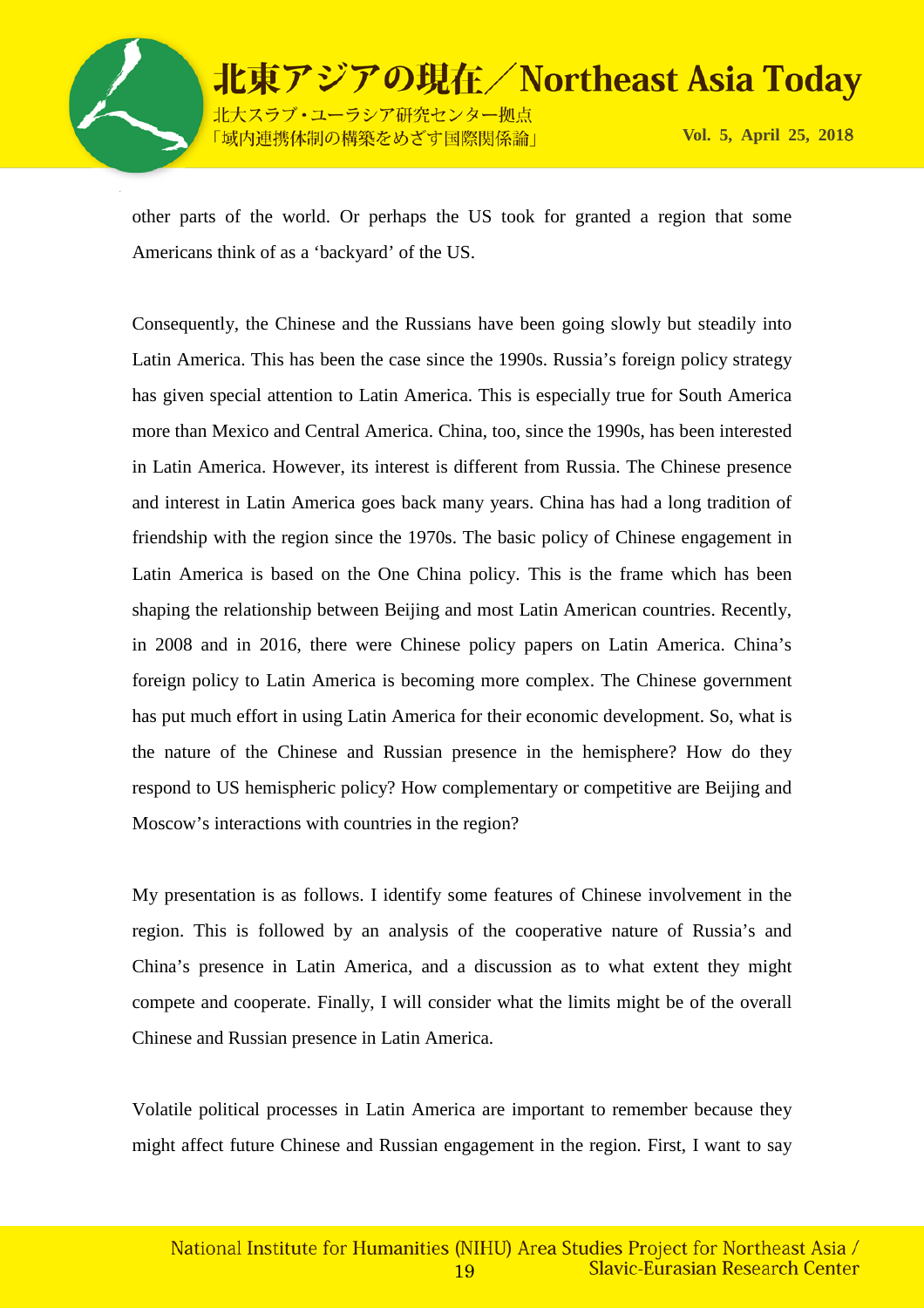

北東アジアの現在/Northeast Asia Today 北大スラブ·ユーラシア研究センター拠点

**Vol. 5, April 25, 201**8

「域内連携体制の構築をめざす国際関係論」

that the Chinese interest in Latin America is framed by the One China policy. To date, 11 countries in Central America and the Caribbean still have diplomatic relations with Taipei, so the basic policy of Chinese engagement in the region is trying to strengthen this One China policy, and if it's possible, to change diplomatic recognition. The most recent example of a country changing its diplomatic recognition of Taipei is Panama.

President Xi Jinping travelled to the region in 2013, 2014, and 2016. On the last occasion, he went to the Asia Pacific Economic Cooperation (APEC) meeting in Lima, Peru. For China, Latin America is very important because it is a huge market. Especially Central and South America are important for raw materials. Trade has been growing in the last few years. China has been engaging in active UN diplomacy with some selected countries in South America. China is also active at the multilateral level with the Forum of China and Community of Latin American and Caribbean States. This forum has to be updated next year. We will have a meeting with the Chinese representatives, I think, in October. There will be a meeting for specialists in order to give new ideas and proposals for how to foster this bilateral relationship. It's very important that the relationship is based on two white papers. The 2008 white paper was aspirational in nature so it was updated in September 2016. There are also new concepts that I observed after the One Belt One Road (OBOR) meeting in Beijing. Is it possible for Latin America to be inserted in this OBOR grand strategy? I don't know how exactly, but we will find out.

China belongs as an observer to some multilateral mechanisms in Latin America like the Pacific Alliance. China has been very active with Mexico, Costa Rica, Venezuela, Peru, Colombia, and with Argentina, Brazil, and Chile. Chinese companies are very interested in forging trade relationships in the region, but the huge problem is that they don't invest a lot. Foreign Direct Investment is still very low in Latin America. During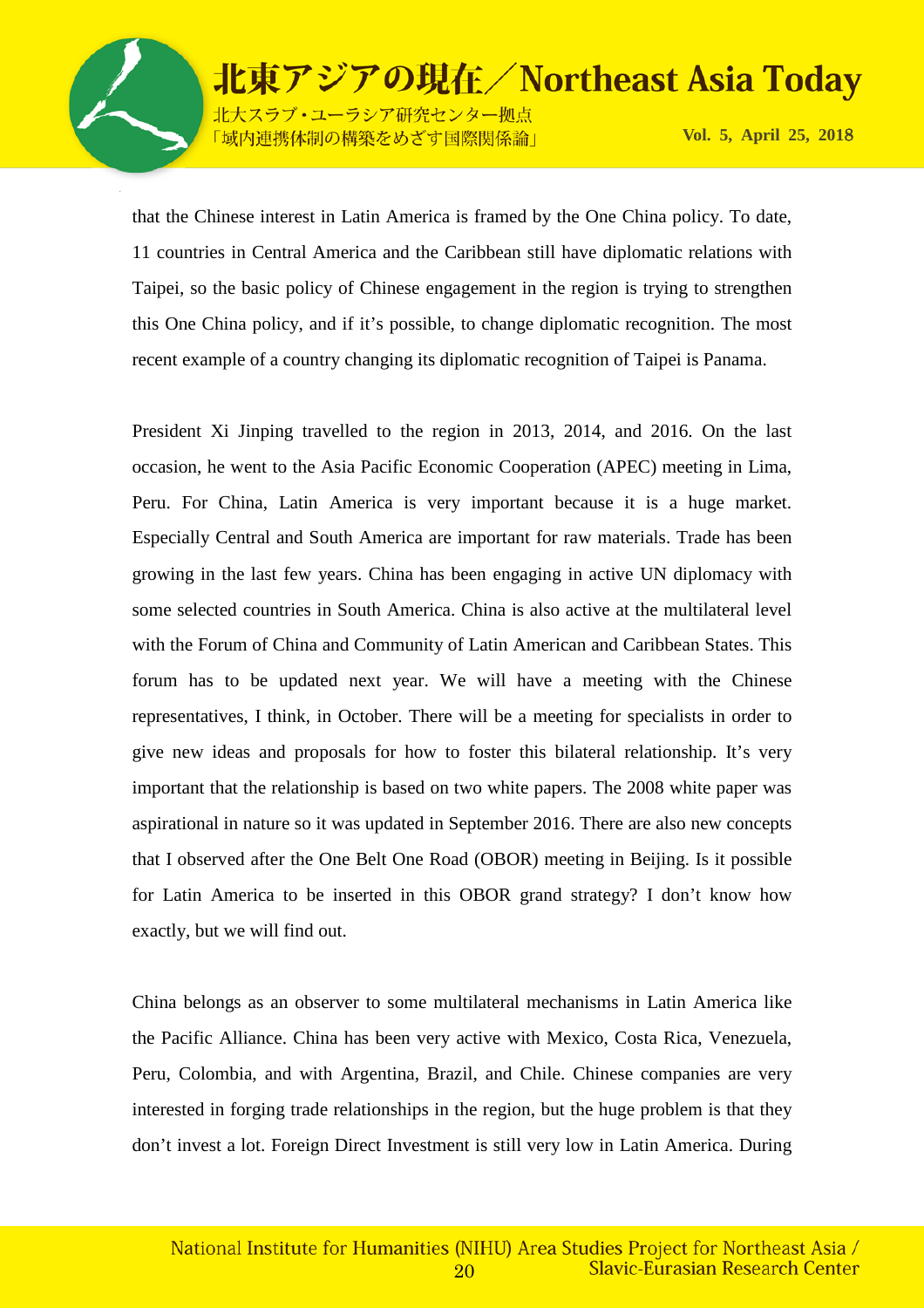

北大スラブ·ユーラシア研究センター拠点 「域内連携体制の構築をめざす国際関係論」

**Vol. 5, April 25, 201**8

last year's APEC meeting in Lima President Xi Jinping offered his own vision of an Asia-Pacific Free Trade Area (FTA) that was initially proposed in 2014. He is very interested in forging these FTAs as a super FTA in the Asia-Pacific region. FTAs already exist with Chile, Columbia, Costa Rica, Mexico, Peru and Mercosur.

In comparison, Russian interest in Latin America started in the early 2000s. Russia is currently an observer of the Organization of American States (OAS), Mercosur and the Central American Integration System. Trade has been growing between Russia and Latin America, but on a lower level as compared with China. Why is Russia in Latin America? I think that since the Georgia conflict in 2008 and after events in Crimea in 2014 the Russians are looking for partners in the Western Hemisphere. Some countries have supported Russia by abstaining to vote against it in the UN. Bilaterally, Russia has forged particularly good relationships with Cuba, Colombia, Guatemala, Nicaragua, and Venezuela, and to a certain extent, Argentina, Bolivia, Brazil, Chile, Ecuador and Peru. With Nicaragua, it is very interesting to know that, like the Chinese, the Russians too are interested in the trans-oceanic channel.

Russia is very interested in Argentina and Brazil. Some State-Owned Enterprises are doing deals in oil and gas, and in the arms industry. Venezuela is also a good partner in trade dealings in the oil industry. Finally, bilateral relations with Cuba have been growing since 2000. Russia has written off 90% of the outstanding debt of Havana. It is important to point out that the Trump factor is important. It's necessary to put Russian advances in Latin America in a global perspective. Until the election of US President Donald Trump, I think observers noted that Russian interests were mainly in Eurasia, not in the Americas. Actually, Jose Insulza, the former Secretary General of the OAS, recognized two years ago that Russia's intention to influence Latin America is practically impossible. I don't think it's impossible, but it seems limited.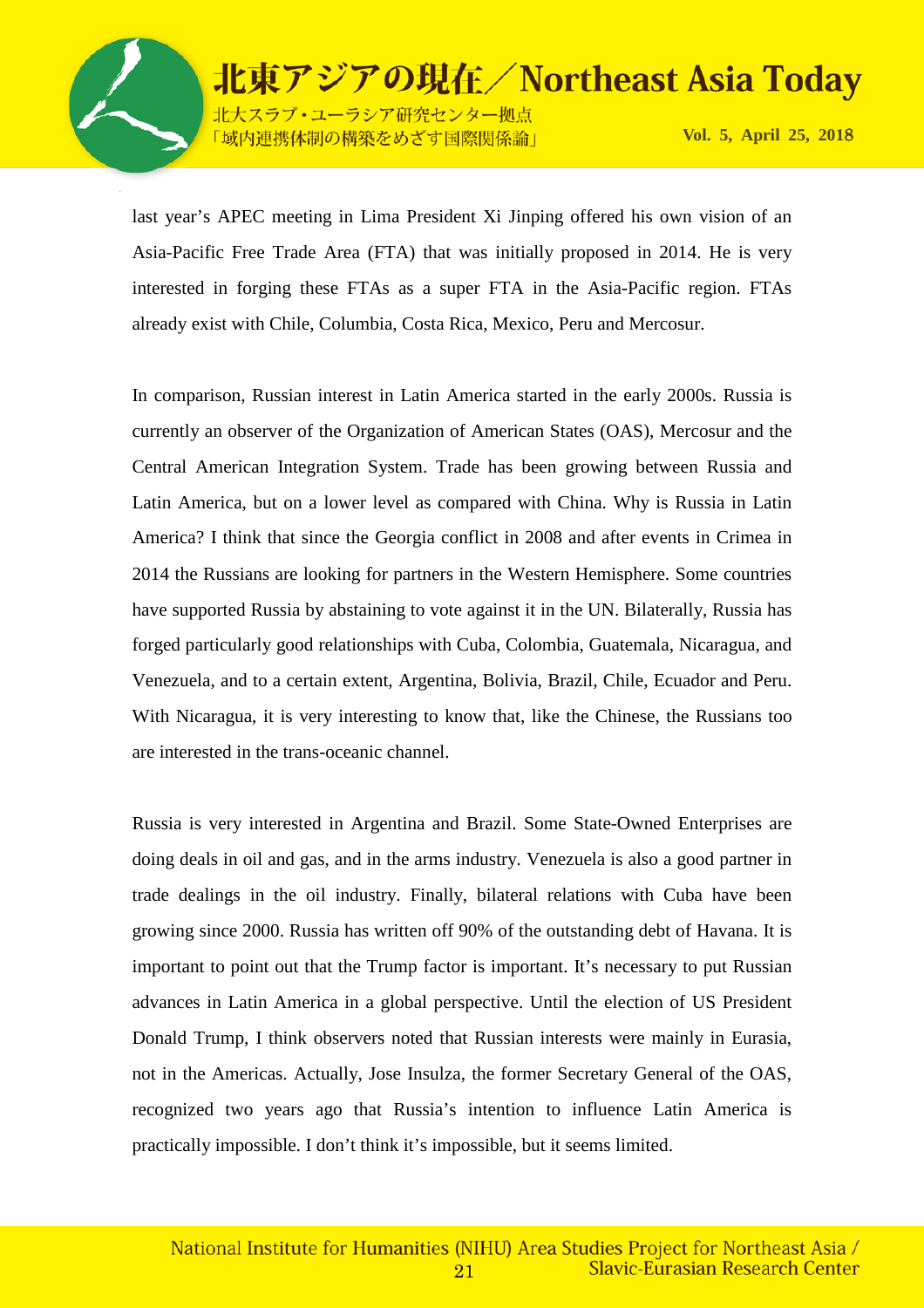

北大スラブ·ユーラシア研究センター拠点 「域内連携体制の構築をめざす国際関係論」

**Vol. 5, April 25, 201**8

So, there is cooperation between China and Russia in the region. I think at the global level, there are some conventions of interest, but conversion of interest is mostly in Eurasia, not in Latin America. I think Latin America might be of secondary importance for Russia and China from the geographical perspective, as compared with Europe, the Middle East, or the Asian realm.

At the institutional level, cooperation is framed within BRICS. Despite BRICS, at the bilateral level, Russia-China cooperation beyond mere statements of cooperation appears difficult. There might be one exception — Venezuela. Venezuela is having trouble paying its debt. It has also fallen behind on shipments of crude oil. It is possible that a coordinated political decision between Moscow and Beijing might be reached in the near future, but it's not certain. It is improbable to see a mechanism for Sino-Russian cooperation in Latin America, such as an SCO-type organization. This is because both countries understand that the level of terror activities in the hemisphere is almost non-existent. Furthermore, they recognize that US political influence in the hemisphere remains strong and cannot be easily confronted. As a result, there are limits to cooperation.

What about Sino-Russian competition in the hemisphere? There is a certain degree of competition. Russia is looking to maintain partners — especially Venezuela, Nicaragua, Ecuador, and Bolivia. As for Moscow in the political realm, I think there is a kind of shadow over the political process in the region. Moscow's interest in anti-American candidates for future presidential elections in the region, including Mexico in 2017, might be likely to emerge soon. But in the economic realm, there might be some kind of competition because of China. I think Sino-Russian competition is more likely to develop in the race for economic partners. In Argentina, we have seen recently that Russia has lost some bids to China and America for steam turbine contracts for nuclear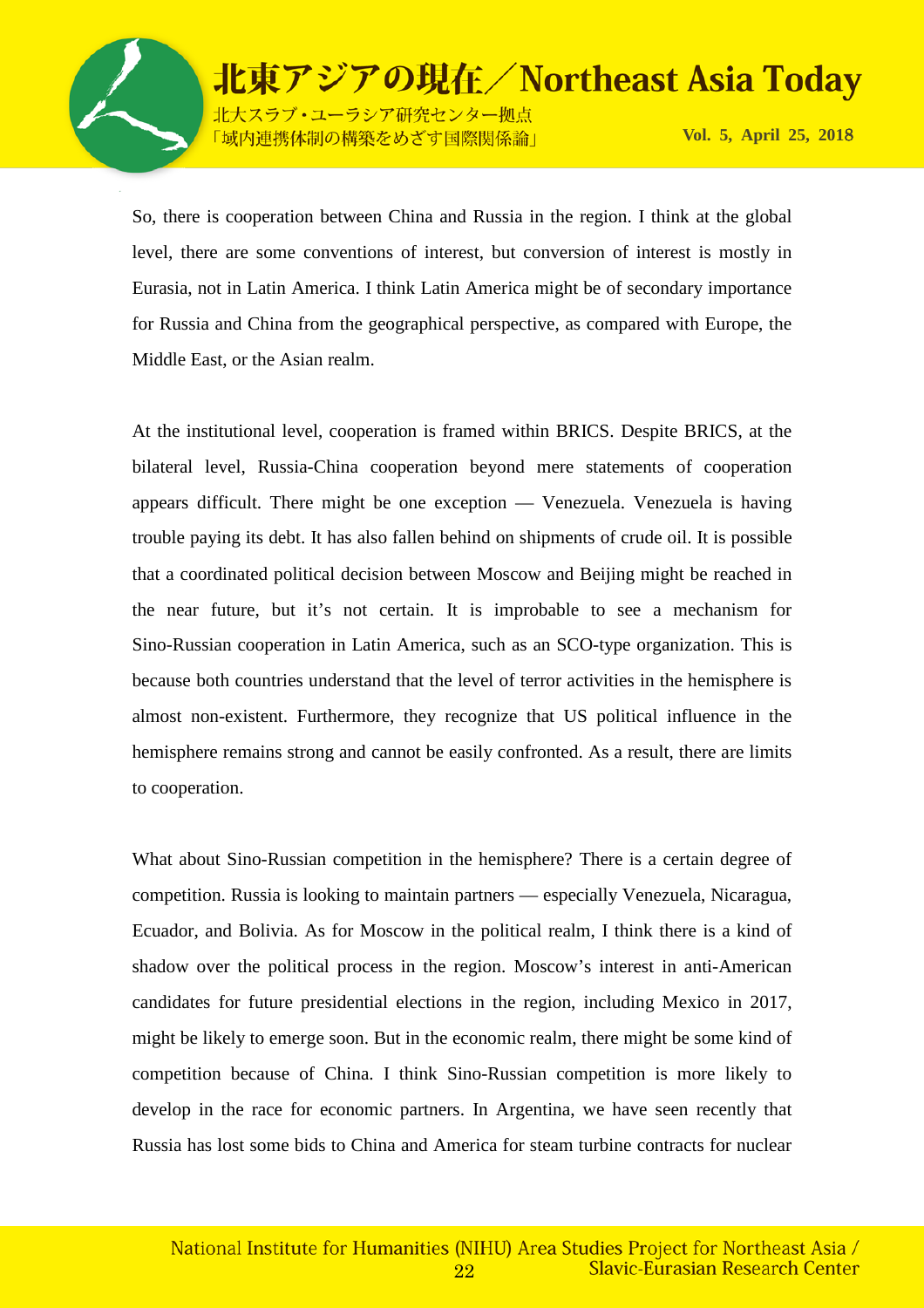

北東アジアの現在/Northeast Asia Today 北大スラブ·ユーラシア研究センター拠点

「域内連携体制の構築をめざす国際関係論」

**Vol. 5, April 25, 201**8

power plants. Another area is arms transfer to Venezuela and to other countries. Arms sales market in Latin America are very small, if you think globally. However, there is some kind of competition between China and Russia.

The Cuba case is particularly interesting. I think that Cuba is very keen to have both Beijing's assistance (such as a new batch of computers), but is also hoping to have deals with Russia in other areas (like oil shipments). But I don't think this is a conflict. I think the presence, in general, of Russia and China in Latin America goes in parallel. The two powers are not clashing, but neither are they cooperating. It's like a bad neighbor that you live with, but you don't speak to him, so we live our own lives.

My basic conclusions are that Russian interests in the region have intensified recently, especially since 2014. The Chinese presence is more consistent and more complete. China and Russia's objectives in the region are not identical. They have a different story in the region, and their own projection of hard and soft power is unique. In politics, I think Russia is thought of as a greater threat, because of the potential for triggering US intervention. There may be more links with left-wing candidates in future presidential elections, like in Mexico. China is more worried about economic and commercial aspects in Latin America. The economy is of paramount importance for Beijing.

So, what is in the future? I think Sino-Russian cooperation is extremely limited beyond the BRICS model. Venezuela and Cuba are two special cases where cooperation is possible. I think it's possible to see a pattern of commercial competition between Beijing and Moscow in big infrastructure projects and arms sales in the region, and it's important to know that China will be likely to have the upper hand here, because it's economically more powerful.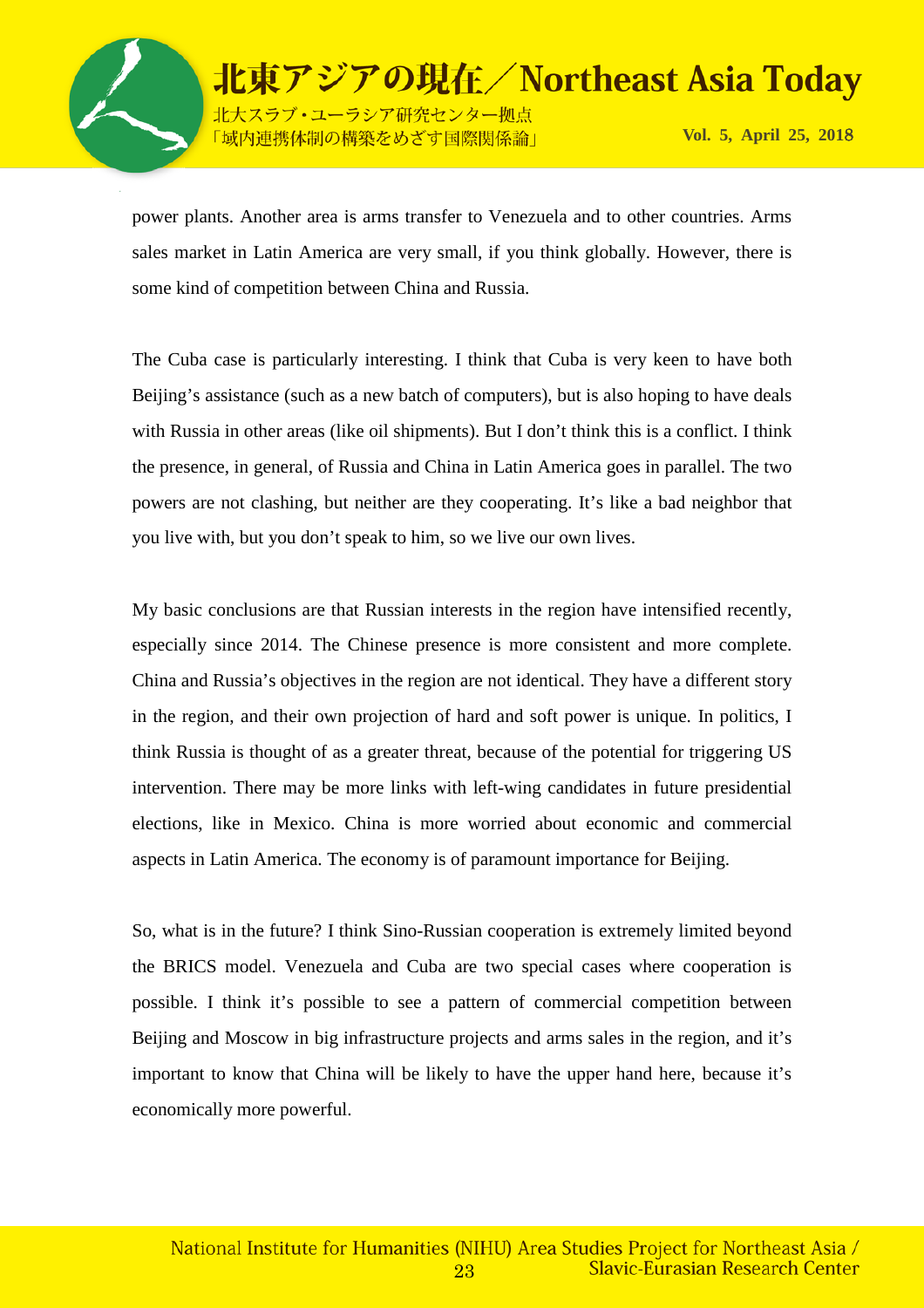

In sum, it's possible to characterize the Sino-Russian presence in Latin America as co-existence, rather than cooperation and competition. On a final note, politics in Latin America is changing quickly. Until two years ago, Argentina, Brazil, and Chile had left-wing, anti-American politicians and heads of states. Now things are changing, so that might influence the short, medium, and long-term Russian and Chinese presence in the area.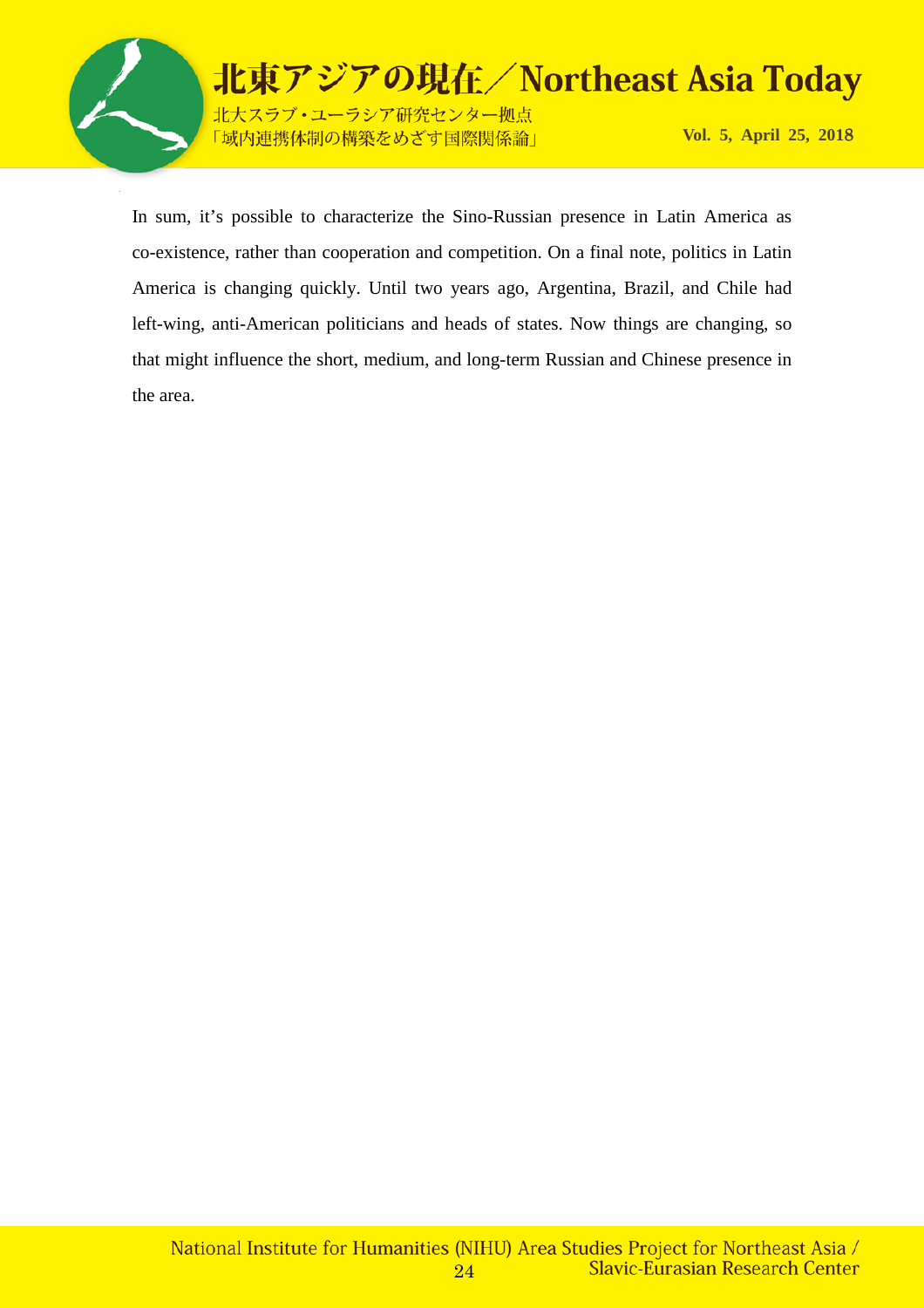

## **Comments to the Papers Presented during the Panel** *Near, Far, Wherever You Are: Views on Sino-Russian Relations*

Jarosław Jańczak

(Adam Mickiewicz University)



The three papers: *Mongolia's view on Sino-Russian Relations* by Adiya Nyamdoljin*, Russia-China Relations: An Indian Perspective* by Ajay Patnaik and *Sino-Russian Competition/Cooperation in Latin America* by Ulises Granados*,* present a very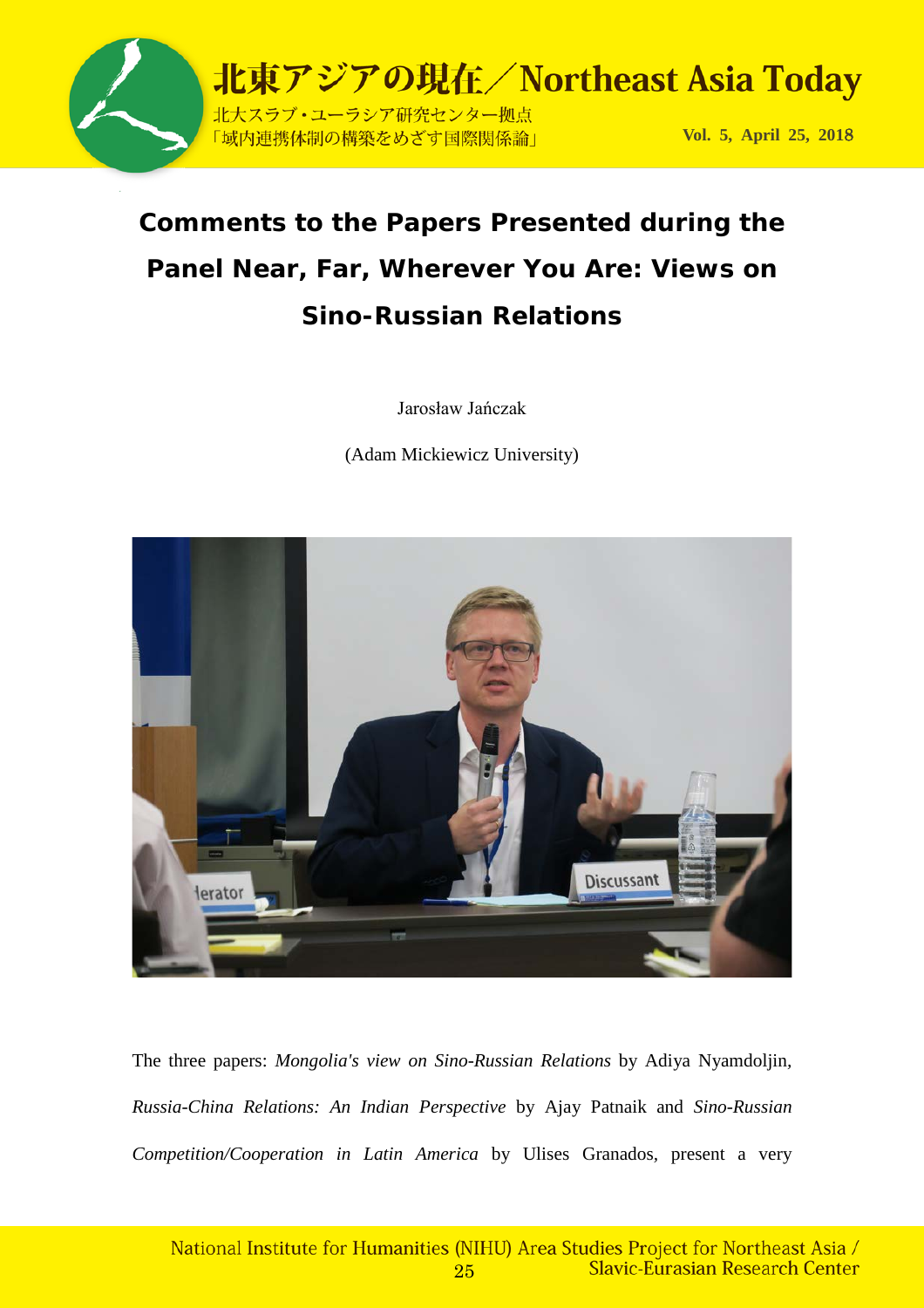

-ラシア研究センター拠点 ||の構築をめざす国際関係論」

**Vol. 5, April 25, 201**8

interesting and holistic approach to Russian-Chinese relations. The last one, developed not in the context of direct neighborhood, but through the perspective of "third states", creates a much wider perspective for understanding the nature and dynamism of these relations. The three papers deal, in fact, with three levels of how the competition and cooperation between the two big actors have been built. The case of Mongolia reveals the local dimension of the processes (being sandwiched between two dominant neighbors), India – the regional dimension (considering the Asian continent as a mega-region) and Latin America – the global. This variety of perspectives contextualizes Russian-Chinese relations in a multi-level approach.

The papers reveal at least four common factors when debating the relations. First, what is stressed by all the authors is the long-lasting presence, influence and/or competition of Russia and China in the debated states and regions. At the same time, however, their model differs. China seems to have built its position there gradually, consistently and employing a step-by-step strategy, as opposed to Russia, which after the post-Cold War withdrawal entered the regions concerned with a new impetus, especially following the Georgian and Ukrainian wars. The isolation of Russia by the West pushed it towards the East, as well as other global regions. The question arises, however, of how lasting this shift is. The neo-functional approach – especially in the context of the West still dominating in Russian import-export – would suggest that, sooner or later, the relations will have to be normalized. Would that mean diminishing Russian interest in the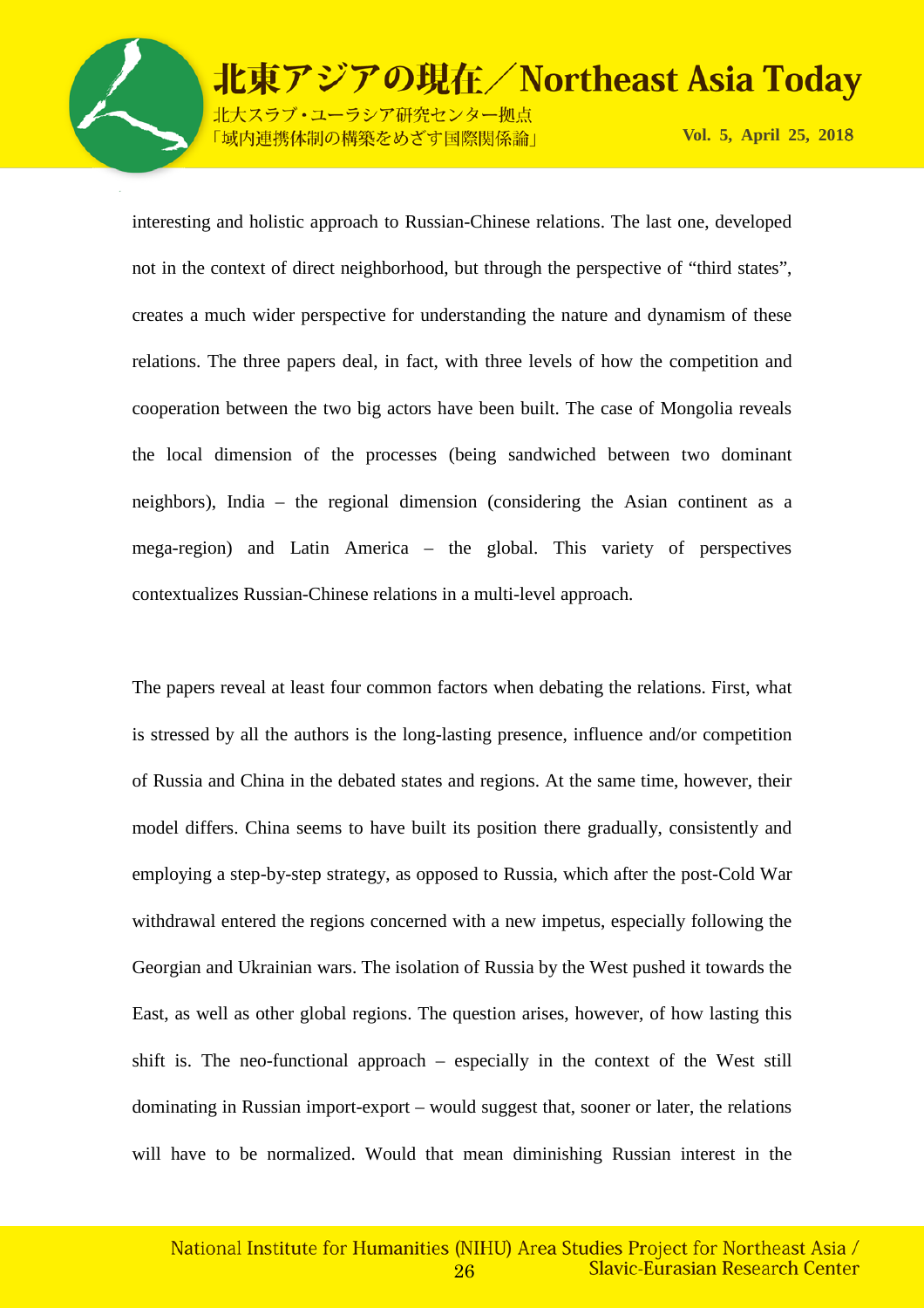

non-western dimensions of foreign policy? If so, will China be left as the dominant actor in the debated regions?

Second, the three papers employ (even if the authors do not declare it directly) the perspective of classical border studies to understand the dynamism of the analyzed processes. Russian-Chinese relations, as examined from the perspective of third parties, reveal that state borders are not static, even from the non-neorealist perspective. States try to expand, not necessarily by territorial expansion, but by building zones of influence, alliances, integration groupings, client relations, etc. To understand the domestic dynamism of a state, a look at how its edges are organized and how they change is relevant (Walters 2004). Using, for example, the concept of geopolitical models (as proposed by Browning and Joennimi 2008), it seems that both China and Russia implement a *neo-imperial* model, based on nested, concentric circles. Here, the influence zones have been created by powers, attracting (or forcing) other states to belong to their "own" respective camps. At the same time, however, the discourse of both Russia and China follows the neo-medieval order (with many more or less equal centers), criticizing American domination and calling for a multi- or polycentric world order. The same refers to their borders and the geostrategies visible there. While the border between Russia and China follows the model of a *limes* (a final, confirmed line separating political-territorial entities), especially after the final solution of territorial disputes (Iwashita 2008), Mongolia exemplifies a *march* (a buffer zone) or *colonial*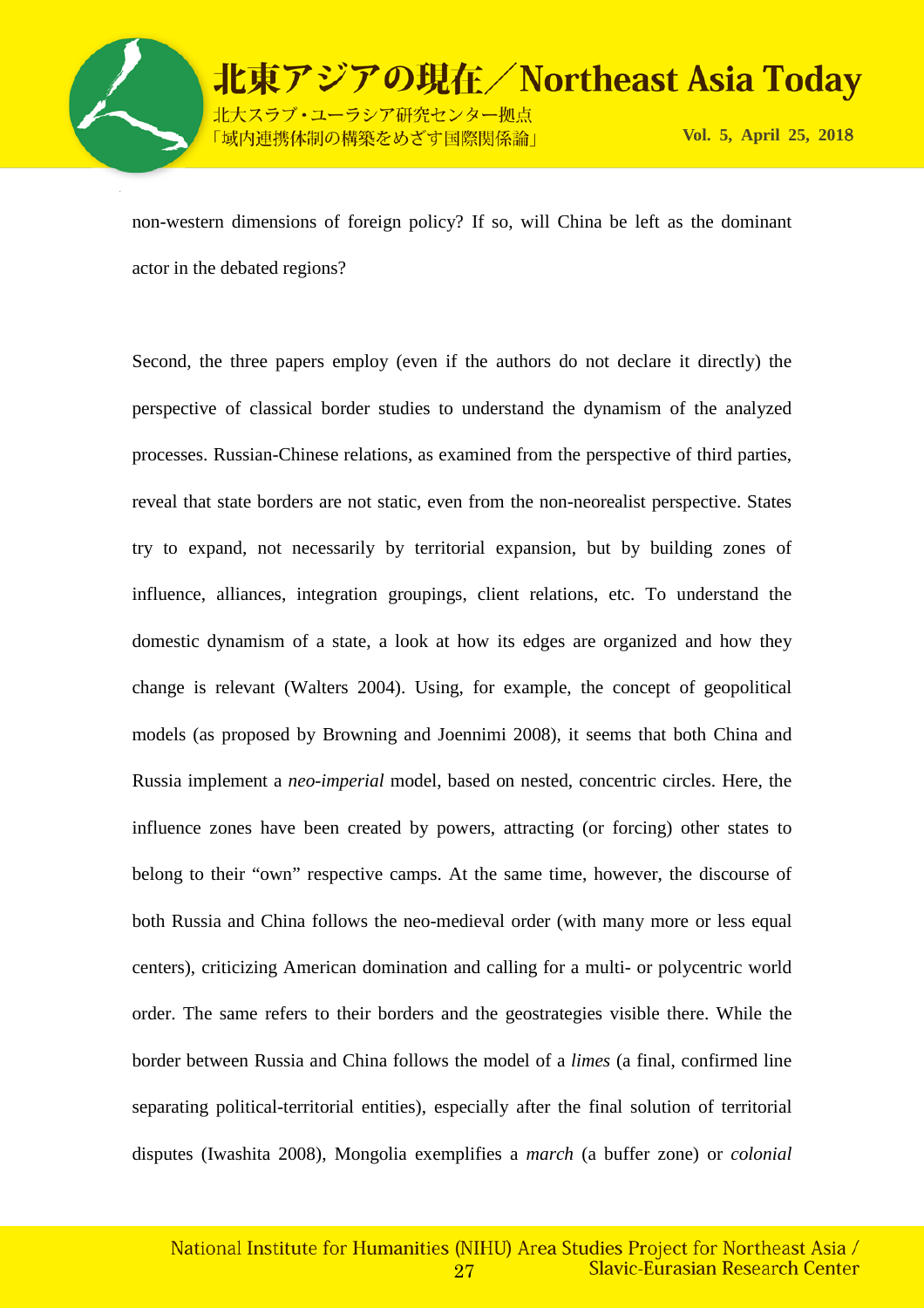

*frontier* (border of expansion) in Russian-Chinese relations, and India – a *colonial frontier* with China, due to boundary disputes.

Third, all the texts are dominated by a (neo-)realist approach, with states, interests and geopolitical games involving Russia and China, and seem to be rooted in the Huntingtonian concept of clashing civilizations (Huntington 1996). One should remember, however, that apart from the dominating element of conflict in his considerations, the model also stresses integration within civilizations, which is often underestimated. It should be noted that other academic approaches could additionally enrich the understanding of the processes investigated, for example – social constructivism, with its concentration on norms, ideas and identities, and a strong explanatory value in international relations. The question is how strong Russia and China are as "normative powers." What norms, values and ideas that they promote are attractive for Mongolia, India or Latin American states? But also, in the mutual relations of both powers, which of the above-enumerated elements flow across their common border and in which direction?

Fourth, the issue visible in all the texts is the world order, with both Russia and China promoting a multipolar model. This global approach means that the two powers are aiming at local and regional leadership. Leadership in international relations means that a state is willing and capable of encouraging other actors to contribute to achieving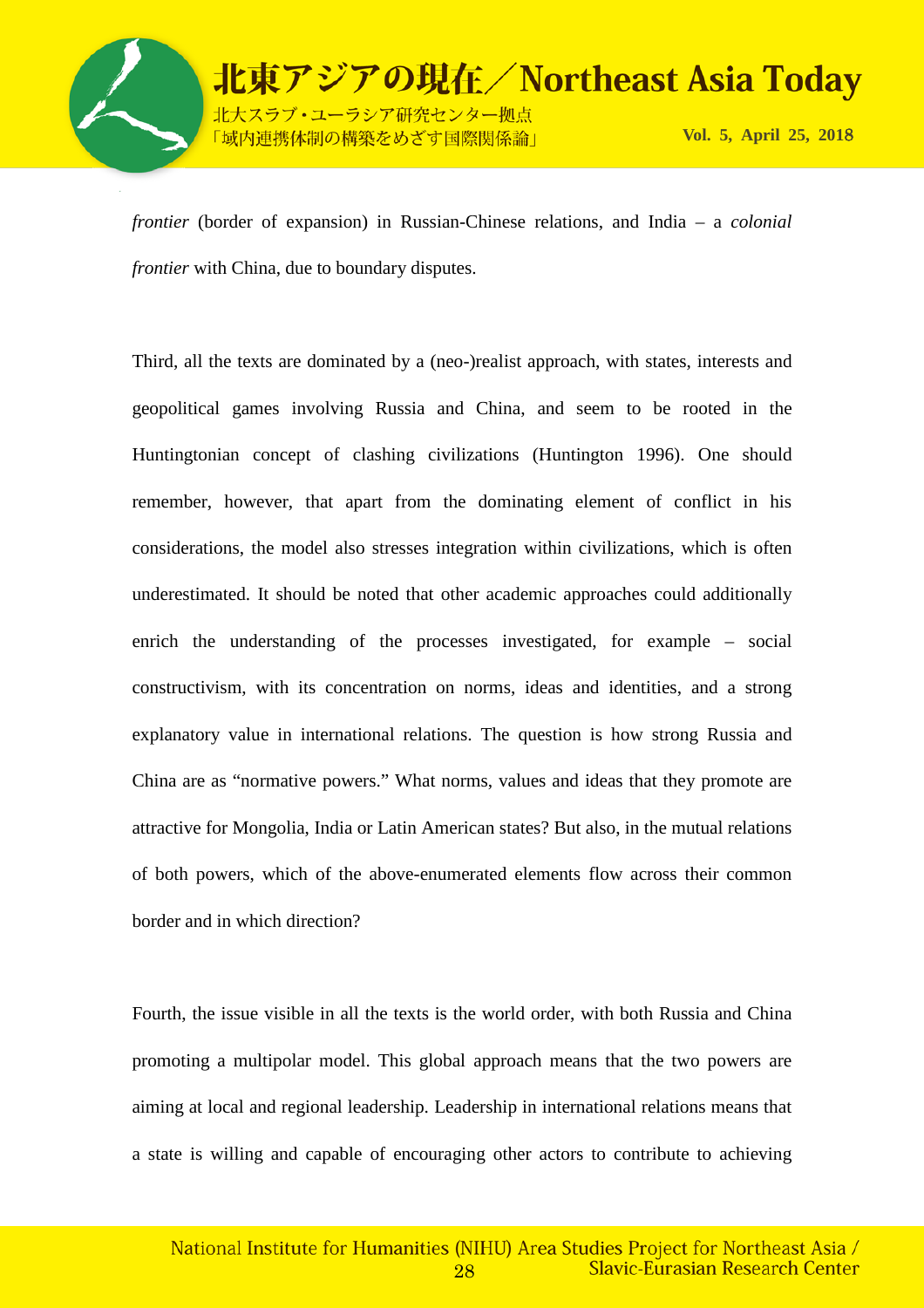

ラシア研究センター拠点 構築をめざす国際関係論」

collective goals (Lübkemeier 2007, p. 7) followed by the recognition of this leadership by other actors. Russia seems to have strong ambitions for leadership, but its capabilities, especially economic, are limited, in contrast to China, which appears to have more resources but is moderate with its aspirations. The question arises of whether a joint leadership of a new world order, mutually supplementing respective shortages, is possible, especially in the debated regions?

The above general comments allow me to make further remarks regarding each of the texts. In the case of Mongolia as presented by Adiya Nyamdoljin, several aspects are worth stressing, as they add new insights into the Russian-Chinese neighborhood. For example, the historical legacy of the Mongols, who ruled Russia and China in the past. Is this period of history only a symbol of foreign domination in both states, or can it be transformed into a symbolic manifestation of the unity or roots of "Asianness"? Another aspect discussed is the current self-positioning of Mongolia with regard to its neighbors in response to their foreign policies. Is Mongolia going to play the role of a buffer zone, or rather a bridge? Both strategies can be politically and economically beneficial, yet their implementation depends on the external environment. The same refers to modernization: is it to be executed in the form of "Russification", "Chinization" or maybe "Westernization"? Finally, who are the Mongols today and who do they want to be: how do they define their (geo)political and normative belonging? The author stresses the Russian interest in Mongolia that appeared two decades after the collapse of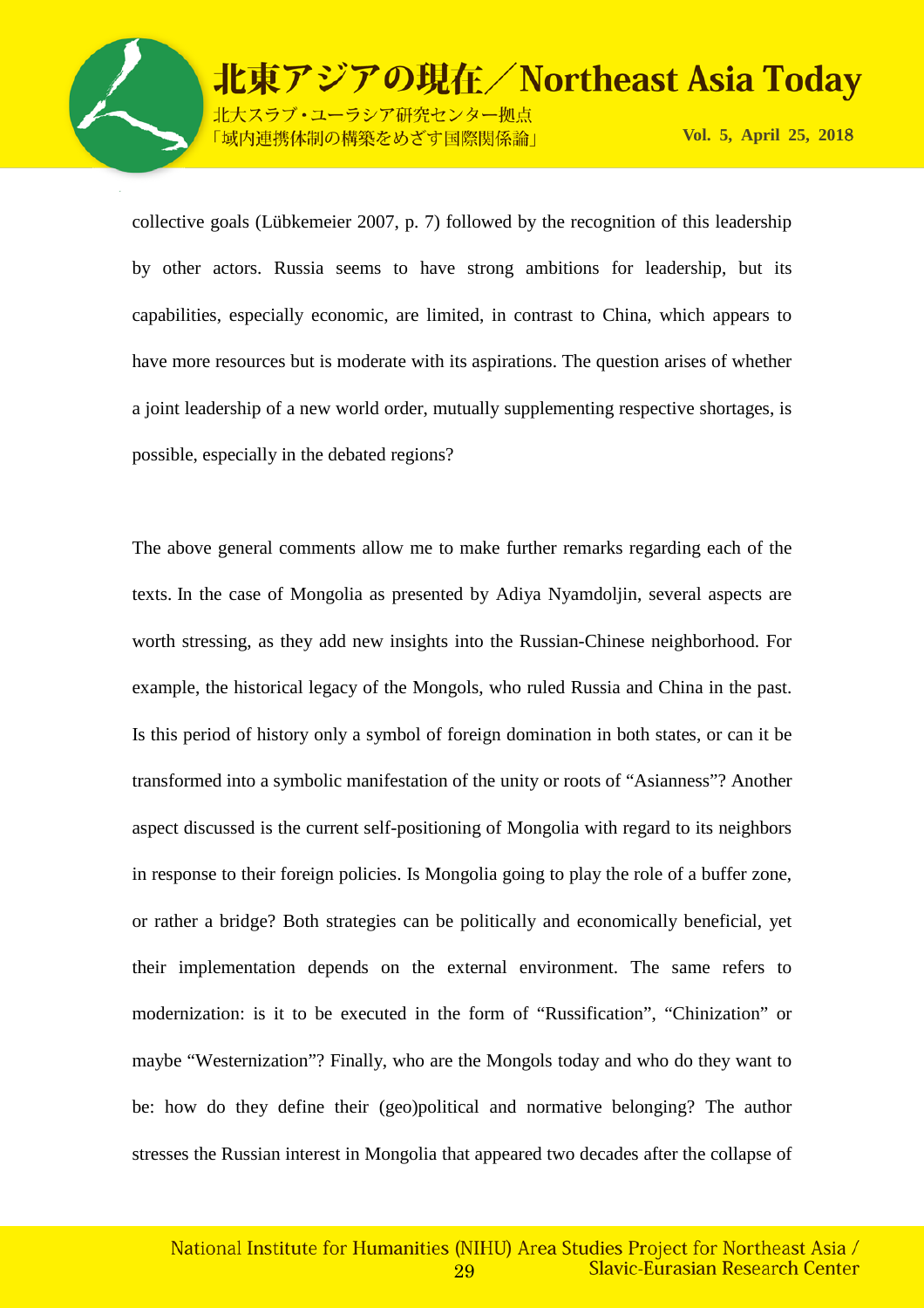

ラシア研究センター拠点 <sup>輩</sup>築をめざす国際関係論」

the Soviet Union, which can be interpreted as counterbalancing China's growing economic, and thus political position in the region. This makes Russia a rival of China in Mongolia (Radchenko 2017). Since the shared Russian-Chinese border was finally set, competition has taken place in other forms and locations, as reflected in the direct relations of both states with Mongolia, as well as in multilateral projects affecting it (for example One Belt One Road vs. Eurasian Economic Union).

The Indian perspective, as presented by Ajay Patnaik, adds a set of further considerations. His argument of India always opposing a unipolar world order well explains the hopes this state has had about China and Russia. On the other hand, the geopolitical realities, especially related to China-Pakistan relations, have revised this strategy. Consequently and paradoxically, especially recently, the US has been playing a key role, as reflected in the last summit of Prime Minister Modi and President Trump, where America was announced to be "a primary partner" of India. Another dimension where Russian-Chinese relations as visible in the Indian context is the One Belt One Road initiative, especially with regard to the argument of bypassing India and privileging Pakistan. This argument reminds us of other grand infrastructural projects that were to link the West and the East, and were initially enthusiastically welcomed by numerous states. Step by step, however, they became the reasons for distrust and the potential revision of the world order (Koziel 2017). This was the case of the Berlin-Baghdad railroad, initiated by the reunified, economically booming and politically expanding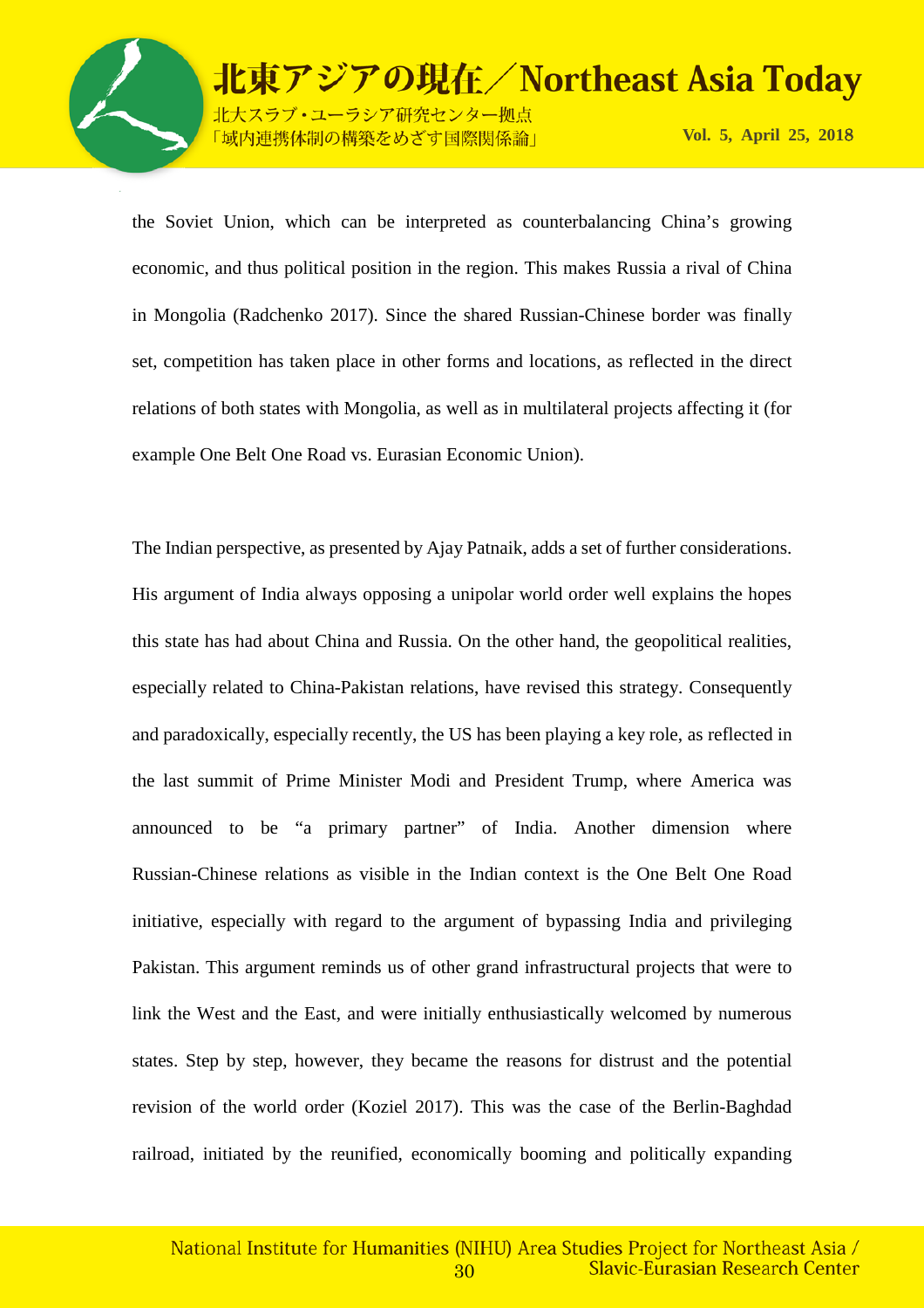

-ラシア研究センター拠点 <mark>制の構築をめざす国際関係論」</mark>

**Vol. 5, April 25, 201**8

Germany at the end of the nineteenth century. Initially considered a tool of free trade and globalization, it eventually became one of the reasons for the First World War (that started in the Balkans, the weakest link between Germany and the Ottoman Empire), having threatened the British colonies in the Middle East and India (Engdal 2014). Similarly, the Belt and Road initiative can be considered a manifestation of bridge building between China and the West, and additionally strengthening Chinese-Russian cooperation. But it also provides a non-military instrument for redefining power relations with a highly conflictive potential. A question can be also posed, what would be the aim of the Mumbai-St. Petersburg transportation corridor? Another aspect of the text also seems to be relevant. If India is favoring cooperation with Russia in order to block growing China that supports Pakistan, a normative explanation is still missing: how much can the world's biggest democracy tighten an alliance with a semi-autocratic partner? This means that the anti-western Indian position collides not only with the geopolitical but also normative misfit in the region. Finally, the argument about India supporting the "voices from the South" reorients the axes of interpretation: from the West vs. the East, towards the North vs. the South (paradoxically, the Russian Federation is a part of the South).

Finally, the paper by Ulises Granados, investigating how Russia and China interact in Latin America, presents several interesting ideas. What is striking here is the policy of both states to promote multipolarity, a policy implemented in the "inner court" of the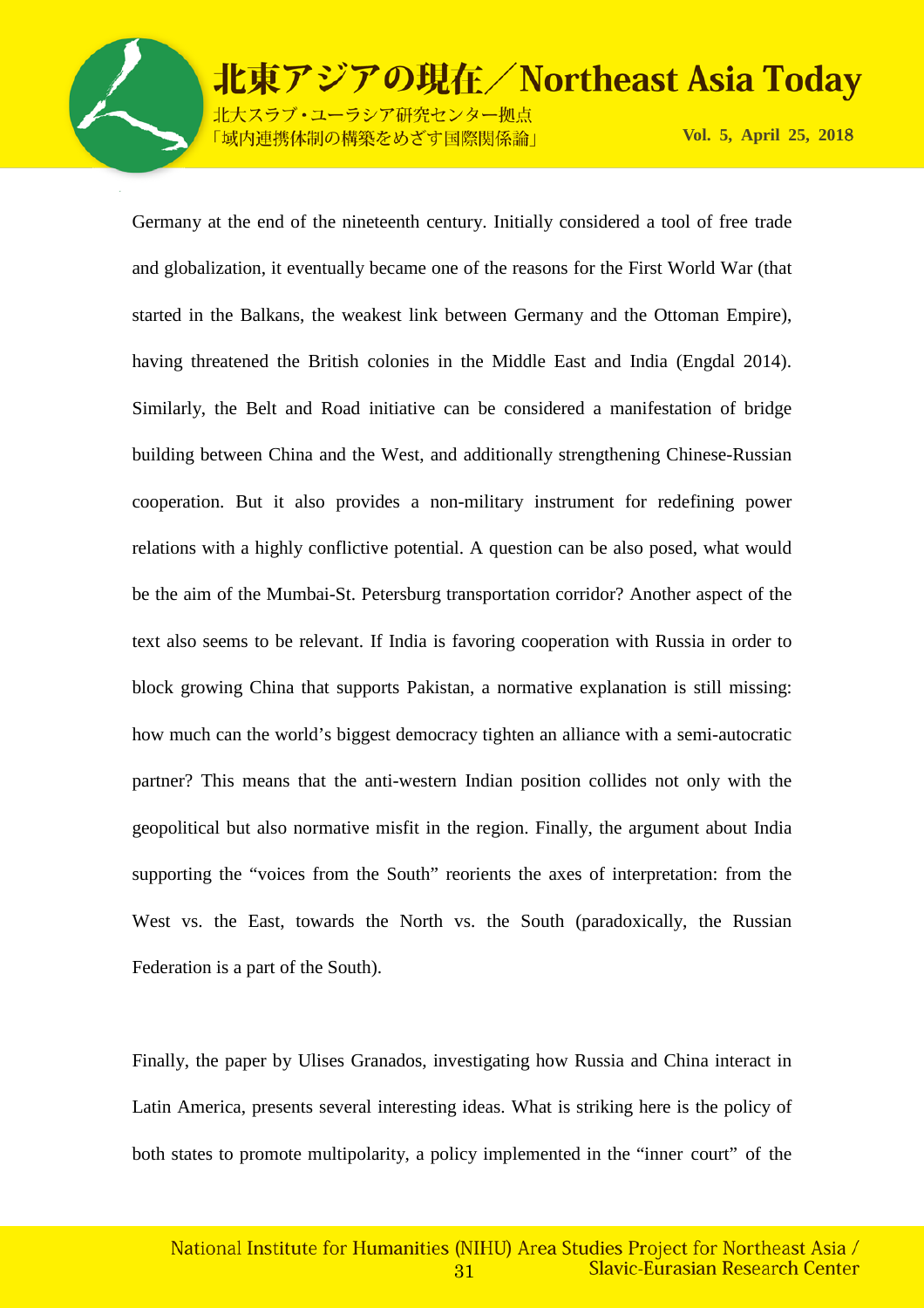

-ラシア研究センター拠点 <mark>制の構築をめざす国際関係論」</mark>

**Vol. 5, April 25, 201**8

USA. The key question is, however, not how the only global superpower reacts, but why Russia and China are attractive to the states of the region. By offering investments (China) and subsidies (Russia) both can try to counterbalance the US, additionally proposing assistance without a "normative conditionality". It might have been interesting to include one more actor here – the European Union and its involvement in the region, especially with regard to human rights and environmental protection principles. Another question refers to the durability of this strategic convergence of Russia and China in Latin America. The economic interests of both countries dominate there but, sooner or later, the necessity of their protection may appear. This would mean the necessity of their political (or even military) presence (Grady 2017), which again may lead to a situation where coexistence is replaced with competition or even conflict.

Russian-Chinese relations, marked with asymmetries and difficulties, but also with pragmatisms and cooperation, have been changing together with domestic changes in Russia and China. Yet this partnership, visible both in border relations (elimination of long-lasting border disputes) and Eurasian cooperation (as visible in the declaration of the complementary character of the One Belt One Road and Eurasian Economic Union projects) is sometimes interpreted as a signal of Russian pragmatism. If Moscow is not able to counterbalance Beijing, it decided to join it as part of a *bandwagoning* strategy (Kaczmarski and Rodkiewicz 2016). The relative strength of states never remains constant (Kennedy 1988). It is an open question if the same strategy will, sooner or later,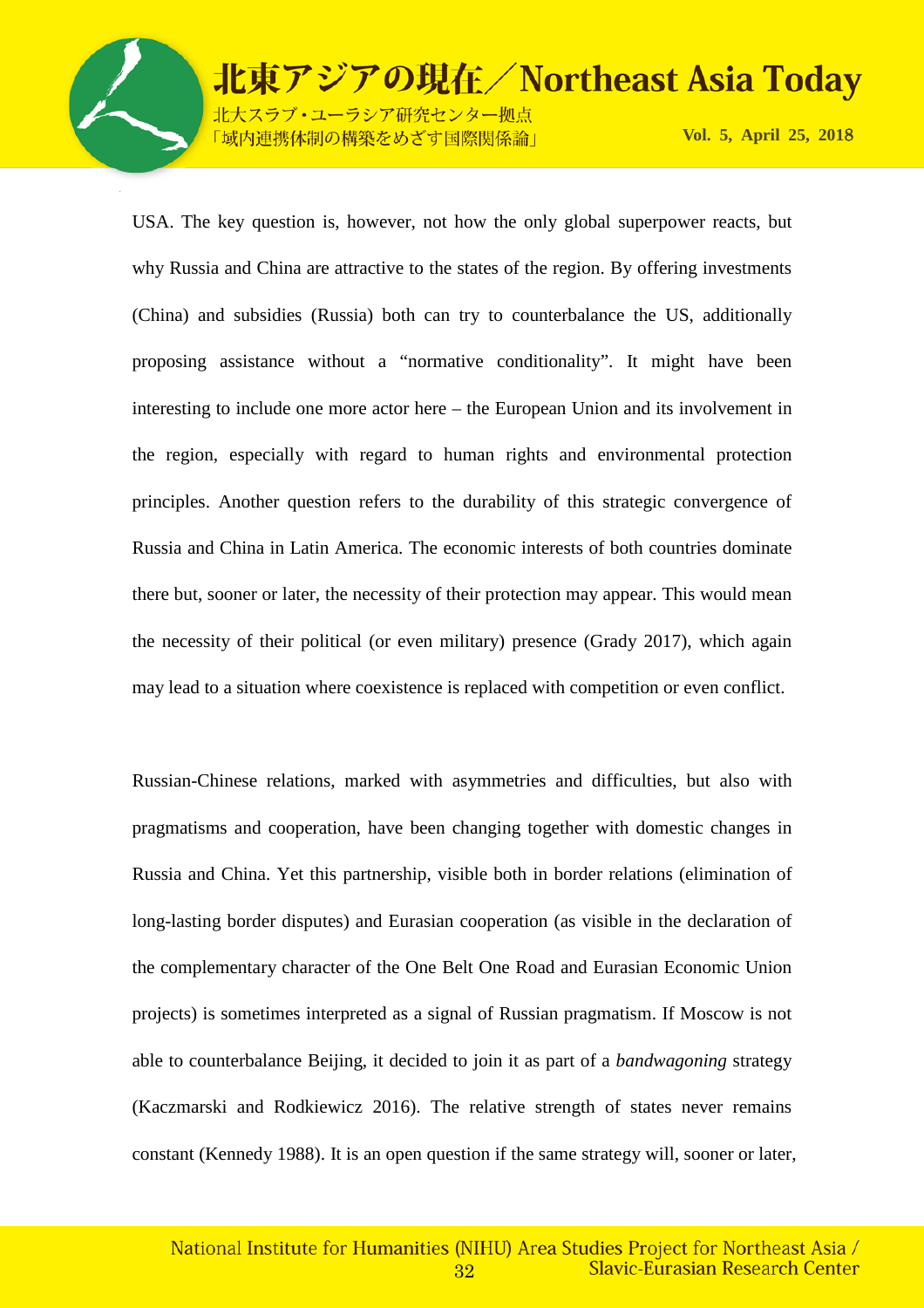

be employed in the areas where both states compete, for example in Mongolia, India or Latin America.

#### **Bibliography:**

Browning, Christopher and Perti Joenniemi, *Geostrategies of the European Neighbourhood Policy*, "European Journal of International Relations", vol. 14, no. 3, 2008, pp. 519-551.

Engdahl, William, *A Century of War: Anglo-American Oil Politics and the New World Order*, Pluto Press: London, 2014.

Grady, John, *SOUTHCOM Tidd: Russia, Iran and China Expanding Influence in Central, South America,* "USNI News", 10.04.2017.

Huntington, Samuel P., *The Clash of Civilizations and the Remaking of World Order*, Simon & Schuster: New York, 1996.

Iwashita, Akihiro, *Border dynamics in Eurasia: Sino*‐*soviet border disputes* 

*and the aftermath*, "Journal of Borderlands Studies", Vol. 23, No. 3, 2008, pp. 69-81.

Kaczmarski, Marcin and Witold Rodkiewicz, *Rosyjska Eurazja wobec*  chińskiego Nowego Jedwabnego Szlaku: adaptacja zamiast konkurencji, "Komentarze Ośrodka Studiów Wschodnich, No. 219, 2016.

Kennedy, Paul, *The Rise and Fall of the Great Powers,* Hyman: London, 1988. Koziel, Hubert, *Kolej, która skłóciła imperia*, "Rzeczpospolita", 16.06.2017.